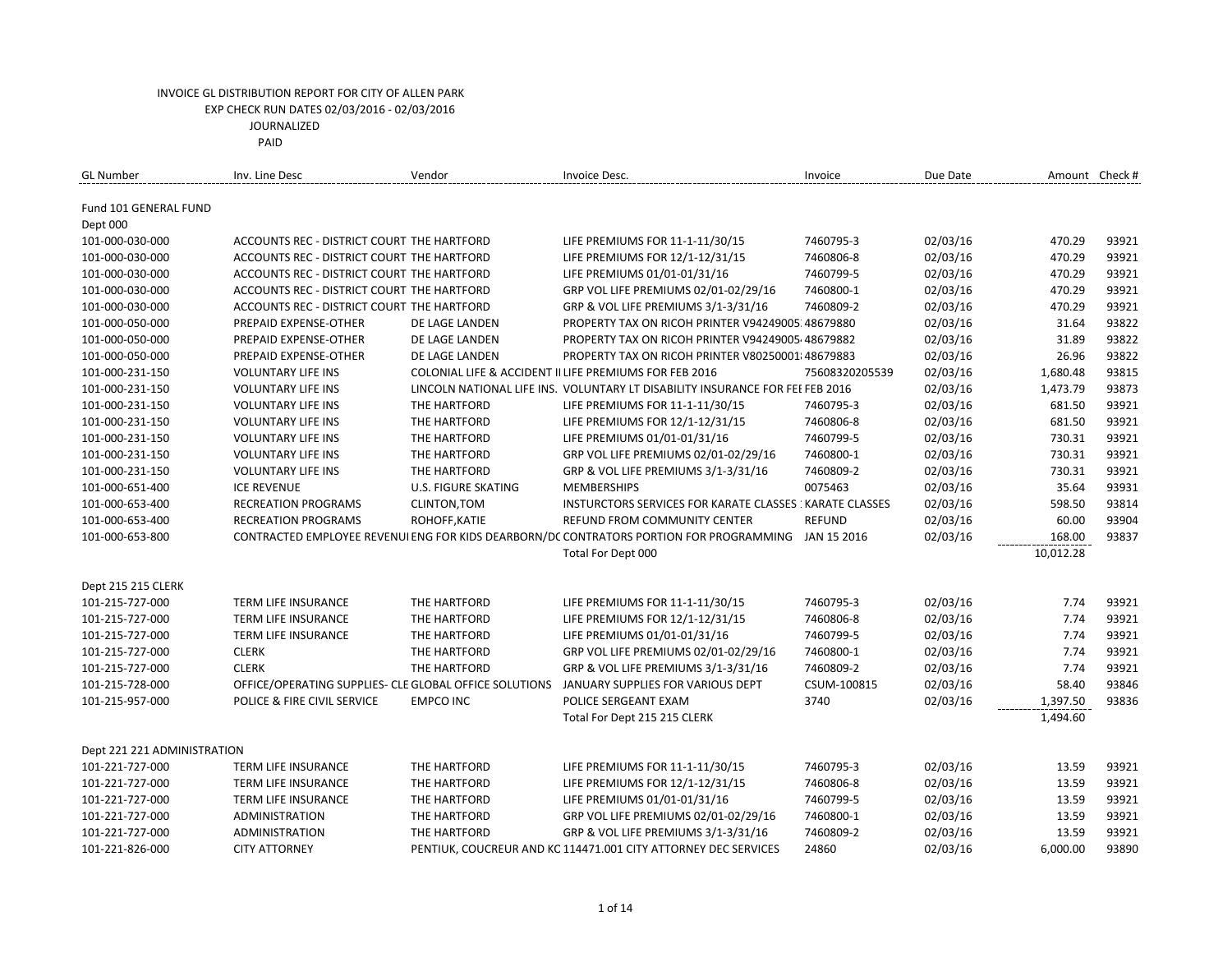| <b>GL Number</b>      | Inv. Line Desc               | Vendor                         | Invoice Desc.                                                                      | Invoice         | Due Date |           | Amount Check # |
|-----------------------|------------------------------|--------------------------------|------------------------------------------------------------------------------------|-----------------|----------|-----------|----------------|
|                       |                              |                                |                                                                                    |                 |          |           |                |
| 101-221-826-100       | LITIGATION                   |                                | PENTIUK, COUCREUR AND KC 114556.004 LABOR GALLOWAY EEOC DEC SERV 24868             |                 | 02/03/16 | 816.00    | 93890          |
| 101-221-826-100       | LITIGATION                   |                                | PENTIUK, COUCREUR AND KC 114556.001 LABOR DEC SERVICES                             | 24868A          | 02/03/16 | 684.00    | 93890          |
| 101-221-826-100       | LITIGATION                   |                                | PENTIUK, COUCREUR AND KC 114484.022 LIT 4100 AP DEMO DEC SERVICES 24863            |                 | 02/03/16 | 216.00    | 93890          |
| 101-221-826-100       | LITIGATION                   |                                | PENTIUK, COUCREUR AND KC 114484.001 LIT GAYDOS V AP DEC SERV                       | 24862           | 02/03/16 | 564.00    | 93890          |
| 101-221-826-100       | LITIGATION                   |                                | PENTIUK, COUCREUR AND KC 114484.024 15073 PHILOMENE DEC SERV                       | 24864           | 02/03/16 | 156.00    | 93890          |
| 101-221-826-100       | LITIGATION                   |                                | PENTIUK, COUCREUR AND KC 114484.025 15560 ASTER DEC SERV                           | 24865           | 02/03/16 | 96.00     | 93890          |
| 101-221-826-100       | LITIGATION                   |                                | PENTIUK, COUCREUR AND KC 114484.026 TBFVS DEC SERVICES                             | 24866           | 02/03/16 | 1,080.00  | 93890          |
| 101-221-827-000       | PROSECUTING ATTORNEY         |                                | PENTIUK, COUCREUR AND KC 114547.001AP PROSECUTION FOR DEC                          | 24867           | 02/03/16 | 720.00    | 93890          |
| 101-221-827-000       | PROSECUTING ATTORNEY         |                                | PENTIUK, COUCREUR AND KC 114478.001 DISTRICT CT DEC SERVICES                       | 24861           | 02/03/16 | 2,000.00  | 93890          |
| 101-221-934-600       |                              |                                | SERVER AND NETWORK MAINTEN/TOSHIBA FINANCIAL SERVICE: COPIER SERVICES 1/15-2/15/16 | 296579501       | 02/03/16 | 1,302.12  | 93928          |
| 101-221-958-000       | <b>MEMBERSHIP &amp; DUES</b> |                                | AMERICAN PUBLIC WORK AS! DOWNRIVER BRANCH 2016 MEMBERSHIP RENI 2016 RENEWAL        |                 | 02/03/16 | 20.00     | 93786          |
| 101-221-963-000       | PROFESSIONAL SERVICES        | KIBBY, MARK A.                 | FEDERAL/MICH LABOR LAW POSTERS                                                     | REIMBURSMENT    | 02/03/16 | 137.15    | 93865          |
| 101-221-963-000       | PROFESSIONAL SERVICES        |                                | MODERN COURT REPORTING RTAB MEETING MINUTES 1/6/16                                 | 103948          | 02/03/16 | 201.00    | 93886          |
| 101-221-963-000       | PROFESSIONAL SERVICES        | WHITEHALL GROUP LLC            | OPERATIONAL OVERVIEW AUDUT CITY SERVICE 9273                                       |                 | 02/03/16 | 6,789.00  | 93943          |
| 101-221-976-000       | <b>BLOCK GRANTS</b>          |                                | COMMUNITY LIVING SERVICE HOME HEALTH CARE DEC 2015                                 | FY2014-2015     | 02/03/16 | 660.00    | 93819          |
|                       |                              |                                | Total For Dept 221 221 ADMINISTRATION                                              |                 |          | 21,509.22 |                |
|                       |                              |                                |                                                                                    |                 |          |           |                |
| Dept 225 225 ASSESSOR |                              |                                |                                                                                    |                 |          |           |                |
| 101-225-727-000       | TERM LIFE INSURANCE          | THE HARTFORD                   | LIFE PREMIUMS FOR 11-1-11/30/15                                                    | 7460795-3       | 02/03/16 | 7.47      | 93921          |
| 101-225-727-000       | <b>TERM LIFE INSURANCE</b>   | THE HARTFORD                   | LIFE PREMIUMS FOR 12/1-12/31/15                                                    | 7460806-8       | 02/03/16 | 7.47      | 93921          |
| 101-225-727-000       | <b>TERM LIFE INSURANCE</b>   | THE HARTFORD                   | LIFE PREMIUMS 01/01-01/31/16                                                       | 7460799-5       | 02/03/16 | 7.47      | 93921          |
| 101-225-727-000       | ASSESSING                    | THE HARTFORD                   | GRP VOL LIFE PREMIUMS 02/01-02/29/16                                               | 7460800-1       | 02/03/16 | 7.47      | 93921          |
| 101-225-727-000       | ASSESSING                    | THE HARTFORD                   | GRP & VOL LIFE PREMIUMS 3/1-3/31/16                                                | 7460809-2       | 02/03/16 | 7.47      | 93921          |
| 101-225-728-000       | OFFICE SUPPLIES-ASSESOR      | <b>GLOBAL OFFICE SOLUTIONS</b> | JANUARY SUPPLIES FOR VARIOUS DEPT                                                  | CSUM-100815     | 02/03/16 | 9.06      | 93846          |
| 101-225-801-000       | APPRAISAL/ASSESSING SVCS.    | LIEBER, KENNETH H.             | APPRAISAL FOR 11188 KENNEBEC                                                       | 2019            | 02/03/16 | 250.00    | 93870          |
| 101-225-801-000       | APPRAISAL/ASSESSING SVCS.    | LIEBER, KENNETH H.             | APPRAISAL SERV FOR 6547 OSAGE                                                      | 2018            | 02/03/16 | 250.00    | 93870          |
| 101-225-801-000       | APPRAISAL/ASSESSING SVCS.    | LIEBER, KENNETH H.             | APPRAISAL SERVICES FOR 9847 PARK                                                   | A               | 02/03/16 | 250.00    | 93870          |
| 101-225-801-000       | APPRAISAL/ASSESSING SVCS.    | LIEBER, KENNETH H.             | APPRAISAL SERVICES FOR 9299 PARK                                                   | 2017            | 02/03/16 | 250.00    | 93870          |
| 101-225-801-000       | APPRAISAL/ASSESSING SVCS.    | LIEBER, KENNETH H.             | APPRAISAL SERV FOR 6375 BALFOUR                                                    | 1611            | 02/03/16 | 250.00    | 93870          |
| 101-225-801-000       | APPRAISAL/ASSESSING SVCS.    | LIEBER, KENNETH H.             | APPRAISAL SERVICES FOR 15795 THOMAS                                                | 1612            | 02/03/16 | 250.00    | 93870          |
| 101-225-801-000       | APPRAISAL/ASSESSING SVCS.    | LIEBER, KENNETH H.             | APPRAISAL FOR 15025 THOMAS                                                         | 1613            | 02/03/16 | 250.00    | 93870          |
| 101-225-801-000       | APPRAISAL/ASSESSING SVCS.    | LIEBER, KENNETH H.             | APPRAISAL SERVICES FOR 8055 PELHAM                                                 | 1614            | 02/03/16 | 250.00    | 93870          |
| 101-225-801-000       | APPRAISAL/ASSESSING SVCS.    | PICTOMETRY INT CORP            | PICOTOMETRY LICENSE AGREEMENT                                                      | 179711MIALLE    | 02/03/16 | 530.50    | 93895          |
| 101-225-802-100       |                              |                                | BS&A - COMPUTER SOFTWARE M/ SOUTHERN MICHIGAN INFOR SERVICES FOR ASSESSORS OFFICE  | 2216            | 02/03/16 | 320.00    | 93914          |
| 101-225-900-000       | PRINTING & PUBLISHING        |                                | CENTRON DATA SERVICES, IN PRINTING AND MAILING PROP ASSESSMENT N(1-17317           |                 | 02/03/16 | 5,525.00  | 93805          |
| 101-225-900-000       | PRINTING & PUBLISHING        | <b>WHITLOCK</b>                | MAILING OF PERSONAL PROPERTY STATEMENT 542278                                      |                 | 02/03/16 | 342.50    | 93945          |
| 101-225-900-000       | PRINTING & PUBLISHING        | <b>WHITLOCK</b>                | POSTAGE PAID ON OUR CHECK 93480                                                    | 542279          | 02/03/16 | 0.00      | 93945          |
| 101-225-958-000       | <b>MEMBERSHIP &amp; DUES</b> |                                | MICHIGAN ASSESSORS ASSOC 2016 ANNUAL MEMBERSHIP                                    | 2016 MEMBERSHIP | 02/03/16 | 75.00     | 93878          |
| 101-225-960-000       | <b>GENERAL EDUCATION</b>     | JAHNS, CHRISTINE               | REIMBURSEMENT ASSESSMENT CERT CLASS                                                | REIMBURSEMENT   | 02/03/16 | 10.00     | 93860          |
| 101-225-963-000       | PROFESSIONAL SERVICES        | <b>FUOCO ANTHONY</b>           | CONSULTING FEE'S FOR FEB 2016                                                      | AP-02-01-16     | 02/03/16 | 7,083.34  | 93841          |
|                       |                              |                                |                                                                                    |                 |          |           |                |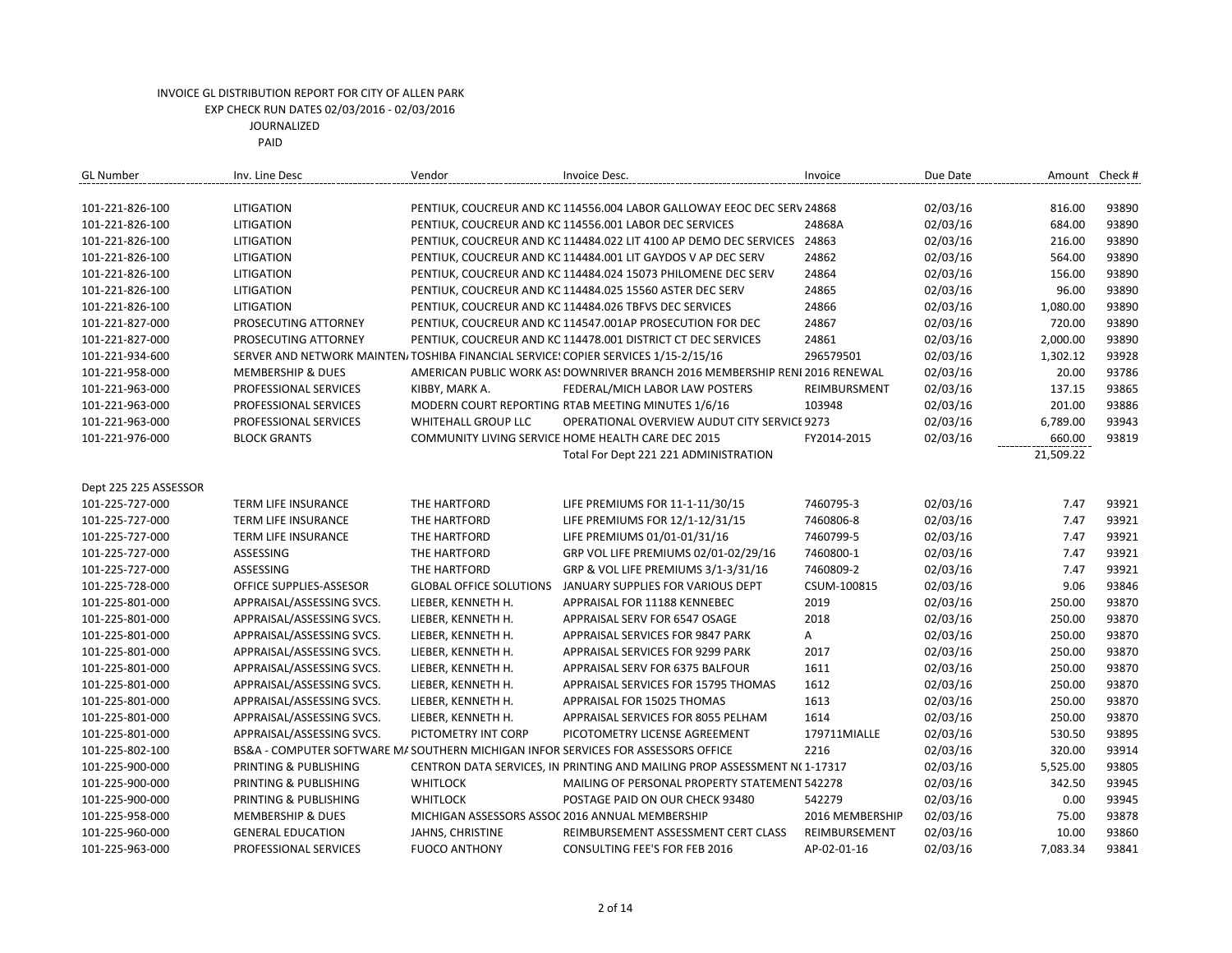| <b>GL Number</b>               | Inv. Line Desc                                        | Vendor                                        | Invoice Desc.                                                                  | Invoice        | Due Date | Amount Check # |       |
|--------------------------------|-------------------------------------------------------|-----------------------------------------------|--------------------------------------------------------------------------------|----------------|----------|----------------|-------|
|                                |                                                       |                                               | Total For Dept 225 225 ASSESSOR                                                |                |          | 15,932.75      |       |
| Dept 230 230 FINANCE           |                                                       |                                               |                                                                                |                |          |                |       |
| 101-230-727-000                | TERM LIFE INSURANCE                                   | THE HARTFORD                                  | LIFE PREMIUMS FOR 11-1-11/30/15                                                | 7460795-3      | 02/03/16 | 19.62          | 93921 |
| 101-230-727-000                | <b>TERM LIFE INSURANCE</b>                            | THE HARTFORD                                  | LIFE PREMIUMS FOR 12/1-12/31/15                                                | 7460806-8      | 02/03/16 | 19.62          | 93921 |
| 101-230-727-000                | TERM LIFE INSURANCE                                   | THE HARTFORD                                  | LIFE PREMIUMS 01/01-01/31/16                                                   | 7460799-5      | 02/03/16 | 19.62          | 93921 |
| 101-230-727-000                | <b>FINANCE</b>                                        | THE HARTFORD                                  | GRP VOL LIFE PREMIUMS 02/01-02/29/16                                           | 7460800-1      | 02/03/16 | 19.62          | 93921 |
| 101-230-727-000                | <b>FINANCE</b>                                        | THE HARTFORD                                  | GRP & VOL LIFE PREMIUMS 3/1-3/31/16                                            | 7460809-2      | 02/03/16 | 19.62          | 93921 |
| 101-230-728-000                | OFFICE SUPPLIES- PAYROLL                              | <b>GLOBAL OFFICE SOLUTIONS</b>                | JANUARY SUPPLIES FOR VARIOUS DEPT                                              | CSUM-100815    | 02/03/16 | 4.53           | 93846 |
| 101-230-728-000                | OFFICE SUPPLIES                                       | PRINTING SYSTEMS, INC.                        | CHECKS FOR FINANCE ACCOUNT PAYABLE                                             | 93592          | 02/03/16 | 407.58         | 93897 |
| 101-230-728-000                | <b>OFFICE SUPPLIES</b>                                | PRINTING SYSTEMS, INC.                        | SCHOOL TAX CHECKS FOR ACCT PAYABLES                                            | 93703          | 02/03/16 | 186.91         | 93897 |
|                                |                                                       |                                               | Total For Dept 230 230 FINANCE                                                 |                |          | 697.12         |       |
| Dept 253 253 TREASURER         |                                                       |                                               |                                                                                |                |          |                |       |
| 101-253-727-000                | TERM LIFE INSURANCE                                   | THE HARTFORD                                  | LIFE PREMIUMS FOR 11-1-11/30/15                                                | 7460795-3      | 02/03/16 | 5.49           | 93921 |
| 101-253-727-000                | TERM LIFE INSURANCE                                   | THE HARTFORD                                  | LIFE PREMIUMS FOR 12/1-12/31/15                                                | 7460806-8      | 02/03/16 | 5.49           | 93921 |
| 101-253-727-000                | TERM LIFE INSURANCE                                   | THE HARTFORD                                  | LIFE PREMIUMS 01/01-01/31/16                                                   | 7460799-5      | 02/03/16 | 5.49           | 93921 |
| 101-253-727-000                | <b>TREASURER</b>                                      | THE HARTFORD                                  | GRP VOL LIFE PREMIUMS 02/01-02/29/16                                           | 7460800-1      | 02/03/16 | 5.49           | 93921 |
| 101-253-727-000                | <b>TREASURER</b>                                      | THE HARTFORD                                  | GRP & VOL LIFE PREMIUMS 3/1-3/31/16                                            | 7460809-2      | 02/03/16 | 5.49           | 93921 |
| 101-253-728-000                | <b>OFFICE SUPPLIES</b>                                | ASADOORIAN FAMILY PRINT                       | WINDOW ENVELOPES FOR TAXES                                                     | 13848          | 02/03/16 | 180.00         | 93789 |
| 101-253-728-000                | <b>OFFICE SUPPLIES</b>                                |                                               | ASADOORIAN FAMILY PRINT WINDOW ENVELOPES FOR TAXES                             | 13851          | 02/03/16 | 488.00         | 93789 |
| 101-253-728-000                | OFFICE SUPPLIES- TREASURER                            | <b>GLOBAL OFFICE SOLUTIONS</b>                | JANUARY SUPPLIES FOR VARIOUS DEPT                                              | CSUM-100815    | 02/03/16 | (20.14)        | 93846 |
| 101-253-730-000                | <b>GENERAL POSTAGE</b>                                | PITNEY BOWES RESERVE ACC POSTAGE REFILL       |                                                                                | 29106655       | 02/03/16 | 2,000.00       | 93889 |
|                                |                                                       |                                               | Total For Dept 253 253 TREASURER                                               |                |          | 2,675.31       |       |
| Dept 263 263 CITY HALL         |                                                       |                                               |                                                                                |                |          |                |       |
| 101-263-853-000                | <b>TELEPHONE</b>                                      | <b>COMCAST</b>                                | SERVICES FOR 1/22-2/22 CITY HALL                                               | 06102243464029 | 02/03/16 | 264.35         | 93816 |
| 101-263-853-000                | <b>TELEPHONE</b>                                      | <b>COMCAST</b>                                | FIRE HOUSE SERVICES 2/6-3/5                                                    | 06102245855010 | 02/03/16 | 264.35         | 93817 |
| 101-263-920-000                | <b>UTILITIES</b>                                      | <b>DTE ENERGY</b>                             | SERVICES 12/10-1/11/16                                                         | 02032016       | 02/03/16 | 6,761.04       | 93833 |
| 101-263-931-000                | <b>BUILDING MAINTENANCE</b>                           | LOWER HURON SUPPLY CO. SUPPLIES PAPER PRODUCT |                                                                                | 392593         | 02/03/16 | 406.17         | 93876 |
| 101-263-931-000                | <b>BUILDING MAINTENANCE</b>                           |                                               | TOSHIBA FINANCIAL SERVICE! CREDIT ON SERVICE PRINTERS 1/15-2/15/16             | 296579246      | 02/03/16 | 0.00           | 93928 |
| 101-263-931-000                | <b>BUILDING MAINTENANCE</b>                           |                                               | TOSHIBA FINANCIAL SERVICE! CREDIT FOR PRINTER SERVICES 12/15-1/15/16-294375183 |                | 02/03/16 | 0.00           | 93928 |
| 101-263-931-000                | <b>BUILDING MAINTENANCE</b>                           | <b>VETERANS CLEANING</b>                      | CLEANING SERVICES AND SUPPLIES CITY HALL 116-1002                              |                | 02/03/16 | 1,569.78       | 93935 |
| 101-263-985-000                | CAPITAL OUTLAY-BUILDING LEASE ALLEN PARK EQUITIES LLC |                                               | JAN RENT 1/1-2/1/16                                                            | CE1059         | 02/03/16 | 19,974.66      | 93784 |
| 101-263-985-000                | CAPITAL OUTLAY-BUILDING LEASE SAVONE CEMENT, INC.     |                                               | SERVICES FOR CITY HALL                                                         | 1-0174         | 02/03/16 | 1,950.00       | 93907 |
|                                |                                                       |                                               | Total For Dept 263 263 CITY HALL                                               |                |          | 31,190.35      |       |
| Dept 305 305 POLICE DEPARTMENT |                                                       |                                               |                                                                                |                |          |                |       |
| 101-305-727-000                | <b>TERM LIFE INSURANCE</b>                            | THE HARTFORD                                  | LIFE PREMIUMS FOR 11-1-11/30/15                                                | 7460795-3      | 02/03/16 | 218.00         | 93921 |
| 101-305-727-000                | <b>TERM LIFE INSURANCE</b>                            | THE HARTFORD                                  | LIFE PREMIUMS FOR 12/1-12/31/15                                                | 7460806-8      | 02/03/16 | 218.00         | 93921 |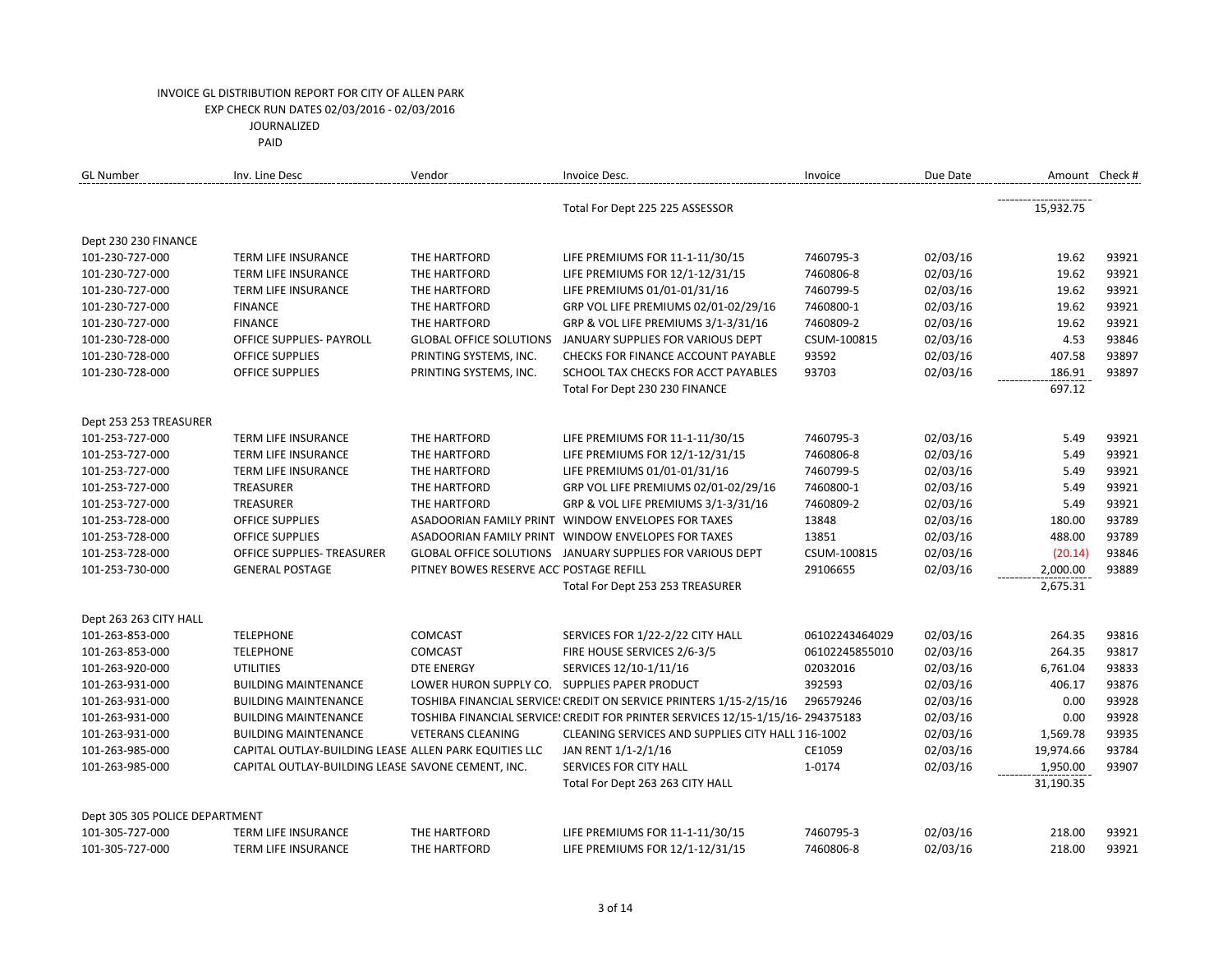| <b>GL Number</b>             | Inv. Line Desc                            | Vendor                                            | Invoice Desc.                                         | Invoice                 | Due Date |           | Amount Check # |
|------------------------------|-------------------------------------------|---------------------------------------------------|-------------------------------------------------------|-------------------------|----------|-----------|----------------|
|                              |                                           |                                                   |                                                       |                         |          |           |                |
| 101-305-727-000              | TERM LIFE INSURANCE                       | THE HARTFORD                                      | LIFE PREMIUMS 01/01-01/31/16                          | 7460799-5               | 02/03/16 | 218.00    | 93921          |
| 101-305-727-000              | <b>POLICE</b>                             | THE HARTFORD                                      | GRP VOL LIFE PREMIUMS 02/01-02/29/16                  | 7460800-1               | 02/03/16 | 218.00    | 93921          |
| 101-305-727-000              | <b>POLICE</b>                             | THE HARTFORD                                      | GRP & VOL LIFE PREMIUMS 3/1-3/31/16                   | 7460809-2               | 02/03/16 | 218.00    | 93921          |
| 101-305-728-000              | OFFICE SUPPLIES- POLICE                   | <b>GLOBAL OFFICE SOLUTIONS</b>                    | JANUARY SUPPLIES FOR VARIOUS DEPT                     | CSUM-100815             | 02/03/16 | 291.32    | 93846          |
| 101-305-729-000              | <b>K-9 SUPPLIES</b>                       | PET SUPPLIES PLUS                                 | <b>K-9 SUPPLIES</b>                                   | 25684                   | 02/03/16 | 58.89     | 93894          |
| 101-305-731-000              | <b>ORDINANCE EXPENSE</b>                  | <b>LOUIS ORLEANS</b>                              | ORDINANCE CLEAN UP 17454 KEPPEN                       | 15-1118                 | 02/03/16 | 195.00    | 93875          |
| 101-305-757-000              | <b>OPERATING SUPPLIES</b>                 | SIRCHIE FINGER PRINT LABS                         | <b>BOOKING SUPPLIES</b>                               | 0237828-IN              | 02/03/16 | 405.90    | 93913          |
| 101-305-761-000              | PRISONER BOARD                            | <b>CITY OF DEARBORN</b>                           | PRISONER BOARDING 12/1-12/31/15                       | 0000037916              | 02/03/16 | 1,539.00  | 93811          |
| 101-305-801-000              | ANIMAL CONTROL                            | <b>CITY OF WYANDOTTE</b>                          | DOWNRIVER CENTRAL ANIMAL CONTROL 10/1 OCT ANIMAL CONT |                         | 02/03/16 | 22,867.79 | 93813          |
| 101-305-807-000              | <b>CENTRAL DISPATCH</b>                   | <b>CITY OF WYANDOTTE</b>                          | DOWNRIVER DISPATCH SERVICE 10/1/15-12/31 OCT DISPATCH |                         | 02/03/16 | 41,079.22 | 93812          |
| 101-305-853-000              | <b>TELEPHONE</b>                          | <b>COMCAST</b>                                    | <b>SERVIICES FOR 2/6-3/4/16</b>                       | 06102246250011          | 02/03/16 | 150.62    | 93818          |
| 101-305-853-000              | <b>TELEPHONE-POLICE</b>                   | <b>VERIZON WIRELESS</b>                           | POLICE DEPT SERVICES 12/11-1/10/16                    | 9758714479              | 02/03/16 | 722.29    | 93934          |
| 101-305-931-000              | <b>BUILDING MAINTENANCE</b>               | ADVANTAGE PEST CONTROL RAT SERVICE FOR DEC 2015   |                                                       | <b>DEC 2015</b>         | 02/03/16 | 300.00    | 93782          |
| 101-305-931-000              | BUILDING MAINTENANCE-721707! CINTAS CORP. |                                                   | UNIFORM SERVICES FOR POLICE DEPT                      | 72116861DEC             | 02/03/16 | 97.95     | 93809          |
| 101-305-931-000              | <b>BUILDING MAINTENANCE</b>               | LOWER HURON SUPPLY CO. SUPPLIES PAPER PRODUCT     |                                                       | 392593                  | 02/03/16 | 406.17    | 93876          |
| 101-305-958-000              | <b>MEMBERSHIP &amp; DUES</b>              | <b>IACP NET</b>                                   | MEMBERSHIP RENEWAL CHIEF WILKEWITZ 1/1 1001177965     |                         | 02/03/16 | 150.00    | 93855          |
| 101-305-960-000              | <b>EDUCATION &amp; TRAINING</b>           |                                                   | HUMAN FACTOR RESEARCH C CERTIFICATES FOR TRAINING     | <b>TRNG CERTIFICATE</b> | 02/03/16 | 42.00     | 93853          |
| 101-305-960-000              | <b>EDUCATION &amp; TRAINING</b>           | MILLER, JEFFREY                                   | REIMBURSEMENT FOR TRAINING EXPENSES                   | REIMBURSEMENT           | 02/03/16 | 14.35     | 93882          |
|                              |                                           |                                                   | Total For Dept 305 305 POLICE DEPARTMENT              |                         |          | 69,410.50 |                |
|                              |                                           |                                                   |                                                       |                         |          |           |                |
| Dept 340 340 FIRE DEPARTMENT |                                           |                                                   |                                                       |                         |          |           |                |
| 101-340-727-000              | TERM LIFE INSURANCE                       | THE HARTFORD                                      | LIFE PREMIUMS FOR 11-1-11/30/15                       | 7460795-3               | 02/03/16 | 148.50    | 93921          |
| 101-340-727-000              | TERM LIFE INSURANCE                       | THE HARTFORD                                      | LIFE PREMIUMS FOR 12/1-12/31/15                       | 7460806-8               | 02/03/16 | 148.50    | 93921          |
| 101-340-727-000              | <b>TERM LIFE INSURANCE</b>                | THE HARTFORD                                      | LIFE PREMIUMS 01/01-01/31/16                          | 7460799-5               | 02/03/16 | 148.50    | 93921          |
| 101-340-727-000              | <b>FIRE</b>                               | THE HARTFORD                                      | GRP VOL LIFE PREMIUMS 02/01-02/29/16                  | 7460800-1               | 02/03/16 | 148.50    | 93921          |
| 101-340-727-000              | <b>FIRE</b>                               | THE HARTFORD                                      | GRP & VOL LIFE PREMIUMS 3/1-3/31/16                   | 7460809-2               | 02/03/16 | 148.50    | 93921          |
| 101-340-728-000              | <b>OFFICE SUPPLIES</b>                    | ASADOORIAN FAMILY PRINT SUPPLIES FOR AP FIRE DEPT |                                                       | 13833                   | 02/03/16 | 141.00    | 93789          |
| 101-340-728-000              | OFFICE SUPPLIES-FIRE                      | <b>GLOBAL OFFICE SOLUTIONS</b>                    | JANUARY SUPPLIES FOR VARIOUS DEPT                     | CSUM-100815             | 02/03/16 | 312.64    | 93846          |
| 101-340-728-000              | <b>OFFICE SUPPLIES</b>                    |                                                   | PETTY CASH - POLICE DEPT. PETTY CASH FOR POLICE DEPT  | PETTY CASH              | 02/03/16 | 120.91    | 93893          |
| 101-340-757-000              | <b>OPERATING SUPPLIES</b>                 | ACUITY SPECIALTY PRODUCT: OPERATING SUPPLIES      |                                                       | 9002064698              | 02/03/16 | 415.93    | 93781          |
| 101-340-757-000              | <b>OPERATING SUPPLIES</b>                 |                                                   | PETTY CASH - POLICE DEPT. PETTY CASH FOR POLICE DEPT  | PETTY CASH              | 02/03/16 | 33.60     | 93893          |
| 101-340-757-500              | <b>RESCUE SUPPLIES</b>                    | J & B MEDICAL SUPPLY, INC. RESCUE SUPPLIES        |                                                       | 2698011                 | 02/03/16 | 352.75    | 93859          |
| 101-340-757-500              | <b>RESCUE SUPPLIES</b>                    | J & B MEDICAL SUPPLY, INC. RESCUE SUPPLIES        |                                                       | 2698038                 | 02/03/16 | 142.40    | 93859          |
| 101-340-757-500              | <b>RESCUE SUPPLIES</b>                    | J & B MEDICAL SUPPLY, INC. RESCUE SUPPLIES        |                                                       | 2688931                 | 02/03/16 | 8.37      | 93859          |
| 101-340-757-500              | <b>RESCUE SUPPLIES</b>                    | PETTY CASH - POLICE DEPT.                         | PETTY CASH FOR POLICE DEPT                            | PETTY CASH              | 02/03/16 | 19.00     | 93893          |
| 101-340-768-000              | <b>UNIFORMS</b>                           | <b>ALLIE BROTHERS</b>                             | UNIFORMS FOR DEPUTY CHIEF CANN                        | 58820                   | 02/03/16 | 89.50     | 93783          |
| 101-340-853-000              | TELEPHONE- D LAFOND EMS                   | <b>VERIZON WIRELESS</b>                           | FIRE MONTHLY BILLING 12/11-1/10/16                    | 9758642214              | 02/03/16 | 60.06     | 93932          |
| 101-340-931-000              | <b>BUILDING MAINTENANCE</b>               | <b>GREAT LAKES ACE 18415</b>                      | SUPPLIES FOR FIRE DEPT                                | 734-416                 | 02/03/16 | 37.39     | 93779          |
| 101-340-934-000              | <b>EQUIPMENT MAINTENANCE</b>              | CONSOLIDATED FLEET SERVIC EQUIPMENT MNT           |                                                       | 2016MY0015              | 02/03/16 | 825.50    | 93820          |
| 101-340-934-000              | <b>EQUIPMENT MAINTENANCE</b>              |                                                   | DOUGLASS SAFETY SYSTEMS EQUIPMENT MNT FOR FIRE DEPT   | 37689                   | 02/03/16 | 158.40    | 93829          |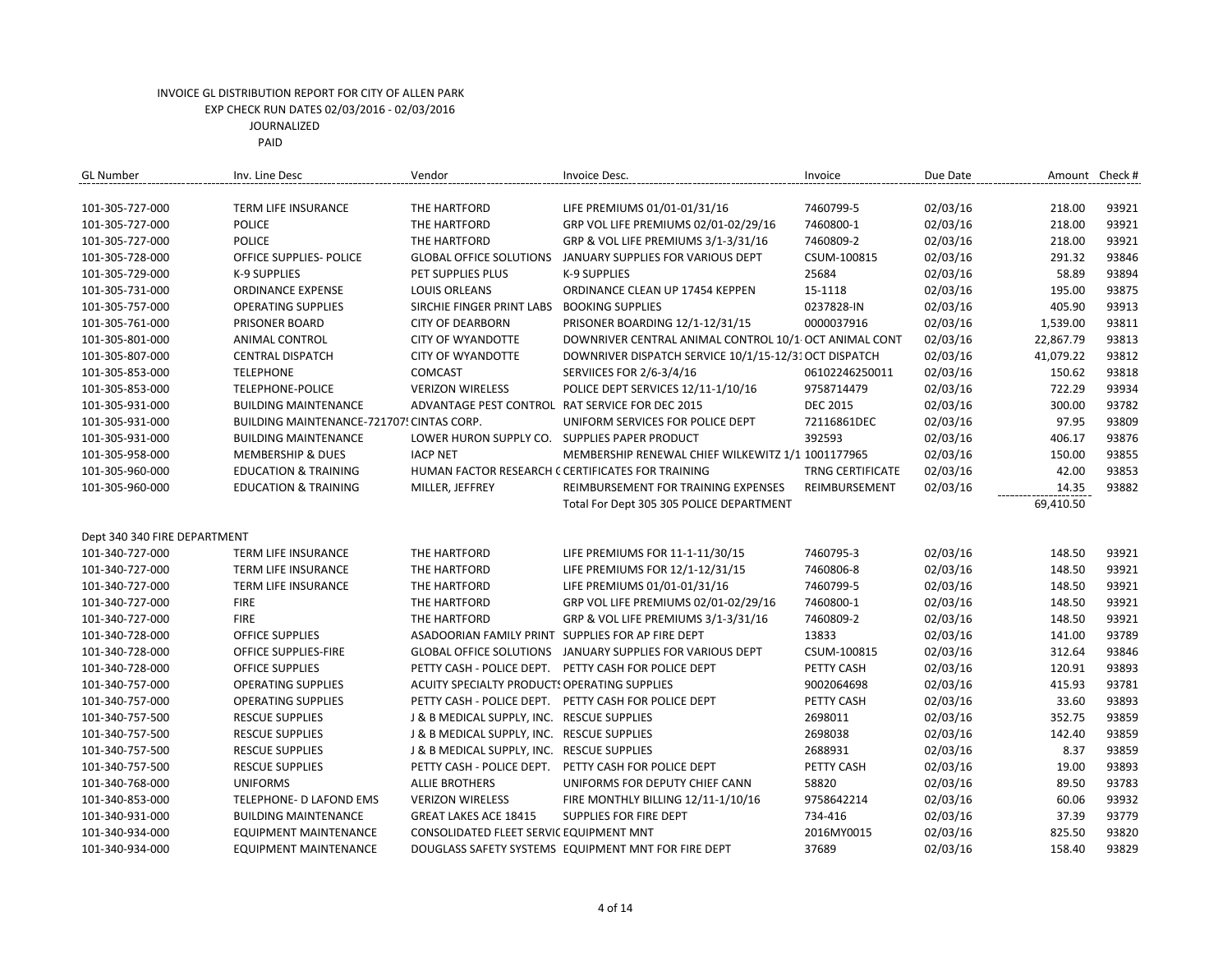| <b>GL Number</b>                          | Inv. Line Desc                  | Vendor                                         | Invoice Desc.                                                            | Invoice       | Due Date |          | Amount Check # |
|-------------------------------------------|---------------------------------|------------------------------------------------|--------------------------------------------------------------------------|---------------|----------|----------|----------------|
|                                           |                                 |                                                |                                                                          |               |          |          |                |
| 101-340-934-000                           | <b>EQUIPMENT MAINTENANCE</b>    | <b>FRONTLINE MEDICAL INC</b>                   | PARTIAL PMT ON INV FROM CHECK 93566                                      | 3504          | 02/03/16 | 339.12   | 93840          |
| 101-340-934-000                           | <b>EQUIPMENT MAINTENANCE</b>    | <b>KNOX COMPANY</b>                            | <b>EQUIPMENT MNT</b>                                                     | INV00781870   | 02/03/16 | 197.00   | 93866          |
| 101-340-934-000                           | <b>EQUIPMENT MAINTENANCE</b>    |                                                | PETTY CASH - POLICE DEPT. PETTY CASH FOR POLICE DEPT                     | PETTY CASH    | 02/03/16 | 28.77    | 93893          |
| 101-340-934-500                           | <b>COMPUTER BREAK-FIX</b>       | SOUTHERN MICHIGAN INFOR SERVICES FOR FIRE DEPT |                                                                          | 2219          | 02/03/16 | 1,000.00 | 93914          |
| 101-340-939-000                           | <b>VEHICLE MAINTENANCE</b>      | <b>GREAT LAKES ACE 18415</b>                   | <b>SUPPLIES FIRE DEPT</b>                                                | 826/416       | 02/03/16 | 4.99     | 93779          |
| 101-340-939-000                           | <b>VEHICLE MAINTENANCE</b>      | MITCHELL 1                                     | 1 YR SUBSCRIPTION MITCHELL REPAIR MANUAL 3976419                         |               | 02/03/16 | 468.00   | 93885          |
| 101-340-939-000                           | <b>VEHICLE MAINTENANCE</b>      | PETTY CASH - POLICE DEPT.                      | PETTY CASH FOR POLICE DEPT                                               | PETTY CASH    | 02/03/16 | 17.56    | 93893          |
| 101-340-939-000                           | <b>VEHICLE MAINTENANCE</b>      | SAFETY-KLEEN                                   | SAFETY CLEAN TANK SERVICE AT GARAGE                                      | 66977139      | 02/03/16 | 62.19    | 93905          |
| 101-340-960-000                           | <b>EDUCATION &amp; TRAINING</b> | <b>EDWARD CANN</b>                             | REIMBURSEMENT RELATED TO TRAINING                                        | REIMBURSEMENT | 02/03/16 | 23.00    | 93803          |
| 101-340-960-000                           | <b>EDUCATION &amp; TRAINING</b> | LAFOND, DOUG                                   | REIMBURSEMENT ON TRAINING EXPENSES                                       | REIMBURSEMENT | 02/03/16 | 17.78    | 93868          |
| 101-340-962-000                           | <b>MISCELLANEOUS</b>            | PETTY CASH - POLICE DEPT.                      | PETTY CASH FOR POLICE DEPT                                               | PETTY CASH    | 02/03/16 | 14.83    | 93893          |
|                                           |                                 |                                                | Total For Dept 340 340 FIRE DEPARTMENT                                   |               |          | 5,633.19 |                |
|                                           |                                 |                                                |                                                                          |               |          |          |                |
| Dept 445 445 DEPARTMENT OF PUBLIC SERVICE |                                 |                                                |                                                                          |               |          |          |                |
| 101-445-727-000                           | TERM LIFE INSURANCE             | THE HARTFORD                                   | LIFE PREMIUMS FOR 11-1-11/30/15                                          | 7460795-3     | 02/03/16 | 57.24    | 93921          |
| 101-445-727-000                           | TERM LIFE INSURANCE             | THE HARTFORD                                   | LIFE PREMIUMS FOR 12/1-12/31/15                                          | 7460806-8     | 02/03/16 | 57.24    | 93921          |
| 101-445-727-000                           | TERM LIFE INSURANCE             | THE HARTFORD                                   | LIFE PREMIUMS 01/01-01/31/16                                             | 7460799-5     | 02/03/16 | 57.24    | 93921          |
| 101-445-727-000                           | <b>DPS</b>                      | THE HARTFORD                                   | GRP VOL LIFE PREMIUMS 02/01-02/29/16                                     | 7460800-1     | 02/03/16 | 57.24    | 93921          |
| 101-445-727-000                           | <b>DPS</b>                      | THE HARTFORD                                   | GRP & VOL LIFE PREMIUMS 3/1-3/31/16                                      | 7460809-2     | 02/03/16 | 57.24    | 93921          |
| 101-445-728-000                           | OFFICE SUPPLIES GARAGE          | <b>GLOBAL OFFICE SOLUTIONS</b>                 | JANUARY SUPPLIES FOR VARIOUS DEPT                                        | CSUM-100815   | 02/03/16 | 134.66   | 93846          |
| 101-445-751-000                           | <b>GASOLINE</b>                 |                                                | H. DOMINE ENTERPRISES, INCSERVICE TO READJUST VEEDER TOOT TANK SET 34443 |               | 02/03/16 | 191.00   | 93852          |
| 101-445-757-000                           | <b>OPERATING SUPPLIES</b>       | <b>BRONER INC</b>                              | <b>SUPPLIES</b>                                                          | 203943        | 02/03/16 | 61.17    | 93800          |
| 101-445-757-000                           | <b>OPERATING SUPPLIES</b>       | <b>BRONER INC</b>                              | <b>SUPPLIES</b>                                                          | 203828        | 02/03/16 | 51.77    | 93800          |
| 101-445-757-000                           | <b>OPERATING SUPPLIES</b>       | <b>BRONER INC</b>                              | RET ITEMS FROM INV 190656                                                | 199389        | 02/03/16 | 0.00     | 93800          |
| 101-445-768-000                           | UNIFORMS-721707600              | CINTAS CORP.                                   | UNIFORM SERVICE FOR GARAGE 12/1-12/31/1! 72116831DEC                     |               | 02/03/16 | 278.55   | 93809          |
| 101-445-768-000                           | UNIFORMS-721707602              | CINTAS CORP.                                   | UNIFORM SERVICES FOR PUBLIC SERVICE                                      | 72116811DEC   | 02/03/16 | 416.60   | 93809          |
| 101-445-926-000                           | <b>STREET LIGHTING</b>          | <b>DTE ENERGY</b>                              | SERVICES 12/10-1/11/16                                                   | 02032016      | 02/03/16 | 562.23   | 93833          |
| 101-445-931-000                           | <b>BUILDING MAINTENANCE</b>     | <b>GREAT LAKES ACE 18415</b>                   | <b>SUPPLIES FOR DPS</b>                                                  | 828/416       | 02/03/16 | 20.99    | 93779          |
| 101-445-931-000                           | <b>BUILDING MAINTENANCE</b>     | <b>GREAT LAKES ACE 18415</b>                   | <b>SUPPLIES DPS</b>                                                      | 827/416       | 02/03/16 | 25.97    | 93779          |
| 101-445-931-000                           | <b>BUILDING MAINTENANCE</b>     | <b>GREAT LAKES ACE 18415</b>                   | <b>SUPPLIES FOR GARAGE</b>                                               | 810/416       | 02/03/16 | 215.38   | 93779          |
| 101-445-931-000                           | <b>BUILDING MAINTENANCE</b>     | <b>GREAT LAKES ACE 18415</b>                   | SUPPLIES FOR GARAGE                                                      | 825/416       | 02/03/16 | 36.07    | 93779          |
| 101-445-931-000                           | <b>BUILDING MAINTENANCE</b>     | <b>GREAT LAKES ACE 18415</b>                   | <b>SUPPLIES FOR GARAGE</b>                                               | 812/416       | 02/03/16 | 75.95    | 93779          |
| 101-445-935-000                           | ALLEY, PARK.LOT & SIDEWALKS     | SOUTHERN MICHIGAN INFOR SERVICES FOR DPS&WATER |                                                                          | 2192          | 02/03/16 | 1,320.00 | 93914          |
| 101-445-935-000                           | ALLEY, PARK.LOT & SIDEWALKS     | SOUTHERN MICHIGAN INFOR SERVICES FOR DPS-WATER |                                                                          | 2213          | 02/03/16 | 160.00   | 93914          |
| 101-445-939-000                           | <b>VEHICLE MAINTENANCE</b>      | <b>BELLE TIRE DISTRIBUTORS</b>                 | SERVICES FOR TIRE REPAIR                                                 | 27391795      | 02/03/16 | 201.99   | 93796          |
| 101-445-939-000                           | <b>VEHICLE MAINTENANCE</b>      | <b>GLENDALE AUTO VALUE</b>                     | <b>PARTS</b>                                                             | 359-98507     | 02/01/03 | 11.97    | 93844          |
| 101-445-939-000                           | <b>VEHICLE MAINTENANCE</b>      | <b>GLENDALE AUTO VALUE</b>                     | CREDIT ON RET PARTS FROM INV 98599                                       | CM359-98741   | 02/03/16 | (51.89)  | 93844          |
| 101-445-939-000                           | <b>VEHICLE MAINTENANCE</b>      | <b>GLENDALE AUTO VALUE</b>                     | <b>PARTS</b>                                                             | 359-96857     | 02/03/16 | 245.69   | 93844          |
| 101-445-939-000                           | <b>VEHICLE MAINTENANCE</b>      | <b>INTERSTATE BATTERY OF SE N PARTS</b>        |                                                                          | 1348          | 02/03/16 | 242.08   | 93858          |
| 101-445-939-000                           | <b>VEHICLE MAINTENANCE</b>      | MITCHELL 1                                     | 1 YR SUBSCRIPTION MITCHELL REPAIR MANUAL 3976419                         |               | 02/03/16 | 468.00   | 93885          |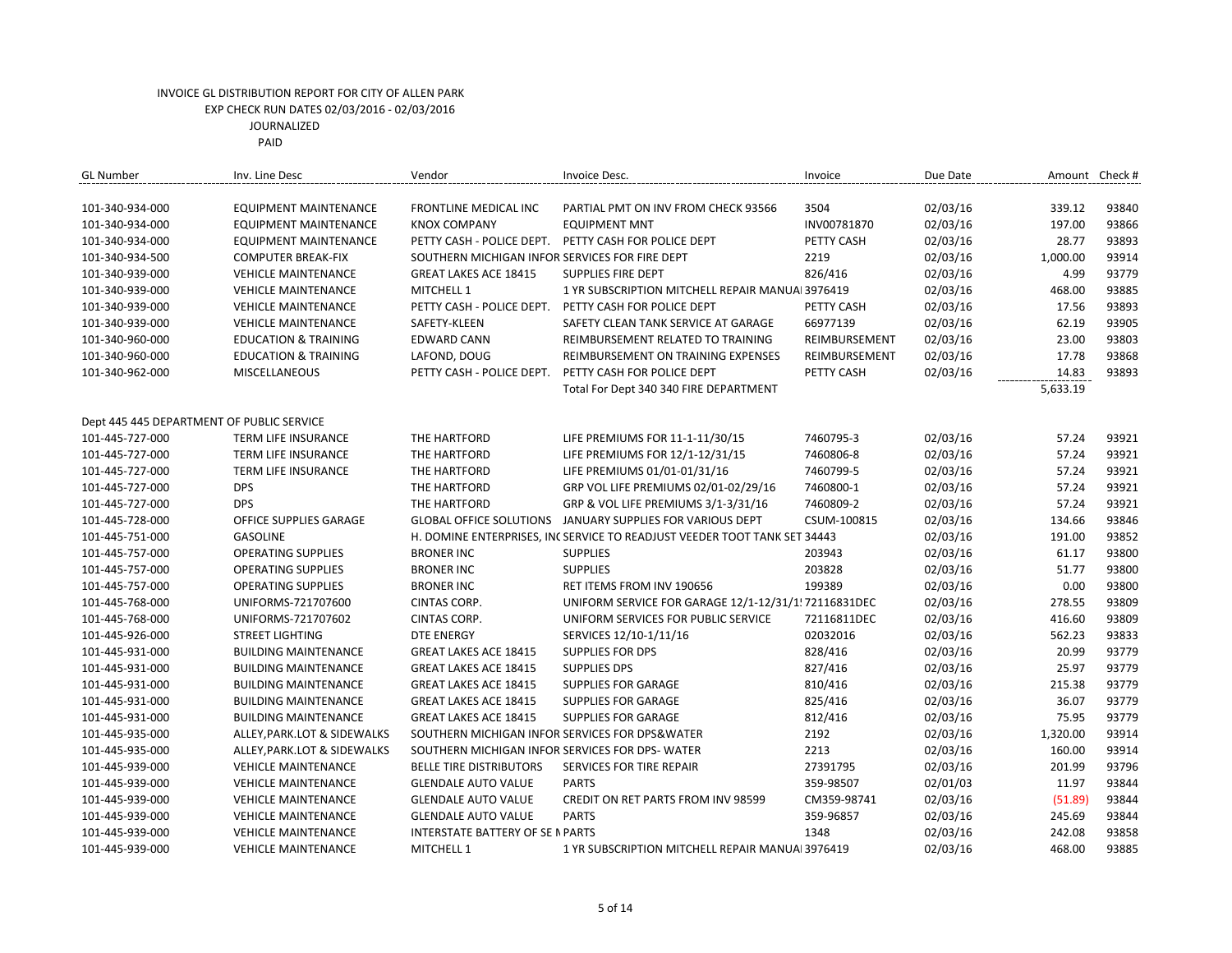| <b>GL Number</b>              | Inv. Line Desc              | Vendor                                                                       | Invoice Desc.                                                             | Invoice          | Due Date |           | Amount Check # |
|-------------------------------|-----------------------------|------------------------------------------------------------------------------|---------------------------------------------------------------------------|------------------|----------|-----------|----------------|
| 101-445-939-000               | <b>VEHICLE MAINTENANCE</b>  | SAFETY-KLEEN                                                                 | SAFETY CLEAN TANK SERVICE AT GARAGE                                       | 66977139         | 02/03/16 | 62.19     | 93905          |
| 101-445-939-000               | <b>VEHICLE MAINTENANCE</b>  | <b>VILLAGE FORD</b>                                                          | SERVICES REPAIR ON FORD F450                                              | 85176            | 02/03/16 | 664.31    | 93936          |
| 101-445-962-000               | <b>MISCELLANEOUS</b>        | <b>GREAT LAKES ACE 18415</b>                                                 | <b>SUPPLIES FOR DPS</b>                                                   | 835/416          | 02/03/16 | 16.98     | 93779          |
|                               |                             |                                                                              | Total For Dept 445 445 DEPARTMENT OF PUBLIC SERVICE                       |                  |          | 5,697.86  |                |
|                               |                             |                                                                              |                                                                           |                  |          |           |                |
| Dept 707 707 PARKS & REC      |                             |                                                                              |                                                                           |                  |          |           |                |
| 101-707-727-000               | TERM LIFE INSURANCE         | THE HARTFORD                                                                 | LIFE PREMIUMS FOR 11-1-11/30/15                                           | 7460795-3        | 02/03/16 | 8.82      | 93921          |
| 101-707-727-000               | TERM LIFE INSURANCE         | THE HARTFORD                                                                 | LIFE PREMIUMS FOR 12/1-12/31/15                                           | 7460806-8        | 02/03/16 | 8.82      | 93921          |
| 101-707-727-000               | TERM LIFE INSURANCE         | THE HARTFORD                                                                 | LIFE PREMIUMS 01/01-01/31/16                                              | 7460799-5        | 02/03/16 | 8.82      | 93921          |
| 101-707-727-000               | PARKS & REC                 | THE HARTFORD                                                                 | GRP VOL LIFE PREMIUMS 02/01-02/29/16                                      | 7460800-1        | 02/03/16 | 8.82      | 93921          |
| 101-707-727-000               | PARKS & REC                 | THE HARTFORD                                                                 | GRP & VOL LIFE PREMIUMS 3/1-3/31/16                                       | 7460809-2        | 02/03/16 | 8.82      | 93921          |
| 101-707-728-000               | OFFICE SUPPLIES- PARK/REC   | <b>GLOBAL OFFICE SOLUTIONS</b>                                               | JANUARY SUPPLIES FOR VARIOUS DEPT                                         | CSUM-100815      | 02/03/16 | 92.41     | 93846          |
| 101-707-760-000               | <b>SENIOR ACTIVITIES</b>    | <b>GORDON FOOD SERV.</b>                                                     | <b>SUPPLIES</b>                                                           | 917042148        | 02/03/16 | 42.84     | 93847          |
| 101-707-760-000               | SENIOR ACTIVITIES           | <b>SAM'S CLUB DIRECT</b>                                                     | SERVICES VARIOUS ACCTS 11/19-12/17/15                                     | DEC0402519749089 | 02/03/16 | 72.98     | 93906          |
| 101-707-784-000               | <b>PARK SERVICES</b>        | SAVONE CEMENT, INC.                                                          | WADING POOL REMOVAL FROM PARKS AND REC-196-13                             |                  | 02/03/16 | 2,450.00  | 93907          |
| 101-707-784-000               | <b>PARK SERVICES</b>        | SAVONE CEMENT, INC.                                                          | REPAIR SERVICES ON POOL AT PRETTY FAMILY C-196-12                         |                  | 02/03/16 | 2,827.50  | 93907          |
| 101-707-920-000               | <b>UTILITIES</b>            | <b>DTE ENERGY</b>                                                            | SERVICES 12/22-1/26/16                                                    | 02032016         | 02/03/16 | 123.65    | 93832          |
| 101-707-935-000               |                             | COMPUTER SOFTWARE MAINTEN/SOUTHERN MICHIGAN INFOR SERVIICES FOR PARK AND REC |                                                                           | 2218             | 02/03/16 | 280.00    | 93914          |
| 101-707-939-000               | <b>VEHICLE MAINTENANCE</b>  | MITCHELL 1                                                                   | 1 YR SUBSCRIPTION MITCHELL REPAIR MANUAL 3976419                          |                  | 02/03/16 | 468.00    | 93885          |
| 101-707-939-000               | <b>VEHICLE MAINTENANCE</b>  | SAFETY-KLEEN                                                                 | SAFETY CLEAN TANK SERVICE AT GARAGE                                       | 66977139         | 02/03/16 | 62.19     | 93905          |
|                               |                             |                                                                              | Total For Dept 707 707 PARKS & REC                                        |                  |          | 6,463.67  |                |
|                               |                             |                                                                              |                                                                           |                  |          |           |                |
| Dept 751 751 COMMUNITY CENTER |                             |                                                                              |                                                                           |                  |          |           |                |
| 101-751-757-000               | <b>OPERATING SUPPLIES</b>   | DETROIT POPCORN                                                              | NEW POPCORN MACHINE FOR CONCESSION                                        | 672486           | 02/03/16 | 549.99    | 93824          |
| 101-751-757-000               | <b>OPERATING SUPPLIES</b>   | GORDON FOOD SERV.                                                            | <b>SUPPLIES FOR PARKS AND REC</b>                                         | 167654294        | 02/03/16 | 281.47    | 93847          |
| 101-751-757-000               | <b>OPERATING SUPPLIES</b>   | <b>GORDON FOOD SERV.</b>                                                     | <b>SUPPLIES</b>                                                           | 917042175        | 02/03/16 | 12.77     | 93847          |
| 101-751-757-000               | <b>OPERATING SUPPLIES</b>   | GORDON FOOD SERV.                                                            | <b>SUPPLIES</b>                                                           | 846121464        | 02/03/16 | 159.04    | 93847          |
| 101-751-757-000               | <b>OPERATING SUPPLIES</b>   | GORDON FOOD SERV.                                                            | <b>SUPPLIES</b>                                                           | 917042044        | 02/03/16 | 13.27     | 93847          |
| 101-751-757-000               | <b>OPERATING SUPPLIES</b>   | PROPANE SERVICES                                                             | <b>FUEL SUPPLIES</b>                                                      | U0101861         | 02/03/16 | 332.78    | 93898          |
| 101-751-757-000               | <b>OPERATING SUPPLIES</b>   | <b>SAM'S CLUB DIRECT</b>                                                     | SERVICES VARIOUS ACCTS 11/19-12/17/15                                     | DEC0402519749089 | 02/03/16 | 140.66    | 93906          |
| 101-751-757-000               | <b>OPERATING SUPPLIES</b>   | <b>SYSCO DETROIT LLC</b>                                                     | <b>SUPPLIES FOR PARK AND REC</b>                                          | 601150600        | 02/03/16 | 709.88    | 93917          |
| 101-751-920-000               | <b>UTILITIES</b>            | <b>DIRECTV</b>                                                               | SERVICES 1/8/16-2/7/16                                                    | 27572295406      | 02/03/16 | 123.99    | 93827          |
| 101-751-920-000               | <b>UTILITIES</b>            | <b>DTE ENERGY</b>                                                            | SERVICES 12/10-1/11/16                                                    | 02032016         | 02/03/16 | 10,103.14 | 93833          |
| 101-751-931-000               | <b>BUILDING MAINTENANCE</b> |                                                                              | FRANK TARNOWSKI PLUMBIN PARTS AND LABOR 2 HANDLE 2 SENSE DELTAS FI-16     |                  | 02/03/16 | 1,000.00  | 93839          |
| 101-751-931-000               | <b>BUILDING MAINTENANCE</b> | GARDINER C. VOSE INC                                                         | REPAIR ALL ROOM DIVIDERS                                                  | 38978            | 02/03/16 | 3,651.13  | 93842          |
| 101-751-931-000               | <b>BUILDING MAINTENANCE</b> | <b>HADDIX ELECTRIC</b>                                                       | SERVICE CALL RE-ESTABLISH POWER ON PARK/ 7819                             |                  | 02/03/16 | 318.50    | 93850          |
| 101-751-931-000               | <b>BUILDING MAINTENANCE</b> |                                                                              | J.SCHREWE CONSTRUCTION SERVICES TO REPAIR DOUBLE DOORS & THRESI ICE ARENA |                  | 02/03/16 | 150.00    | 93863          |
| 101-751-931-000               | <b>BUILDING MAINTENANCE</b> | NETWORK SERVICES COMP                                                        | <b>SUPPLIES</b>                                                           | 6363026-00       | 02/03/16 | 545.04    | 93887          |
| 101-751-931-000               | <b>BUILDING MAINTENANCE</b> | NETWORK SERVICES COMP                                                        | <b>SUPPLIES</b>                                                           | 6363088-00       | 02/03/16 | 66.94     | 93887          |
| 101-751-931-000               | <b>BUILDING MAINTENANCE</b> | <b>SAM'S CLUB DIRECT</b>                                                     | SERVICES VARIOUS ACCTS 11/19-12/17/15                                     | DEC0402519749089 | 02/03/16 | 327.98    | 93906          |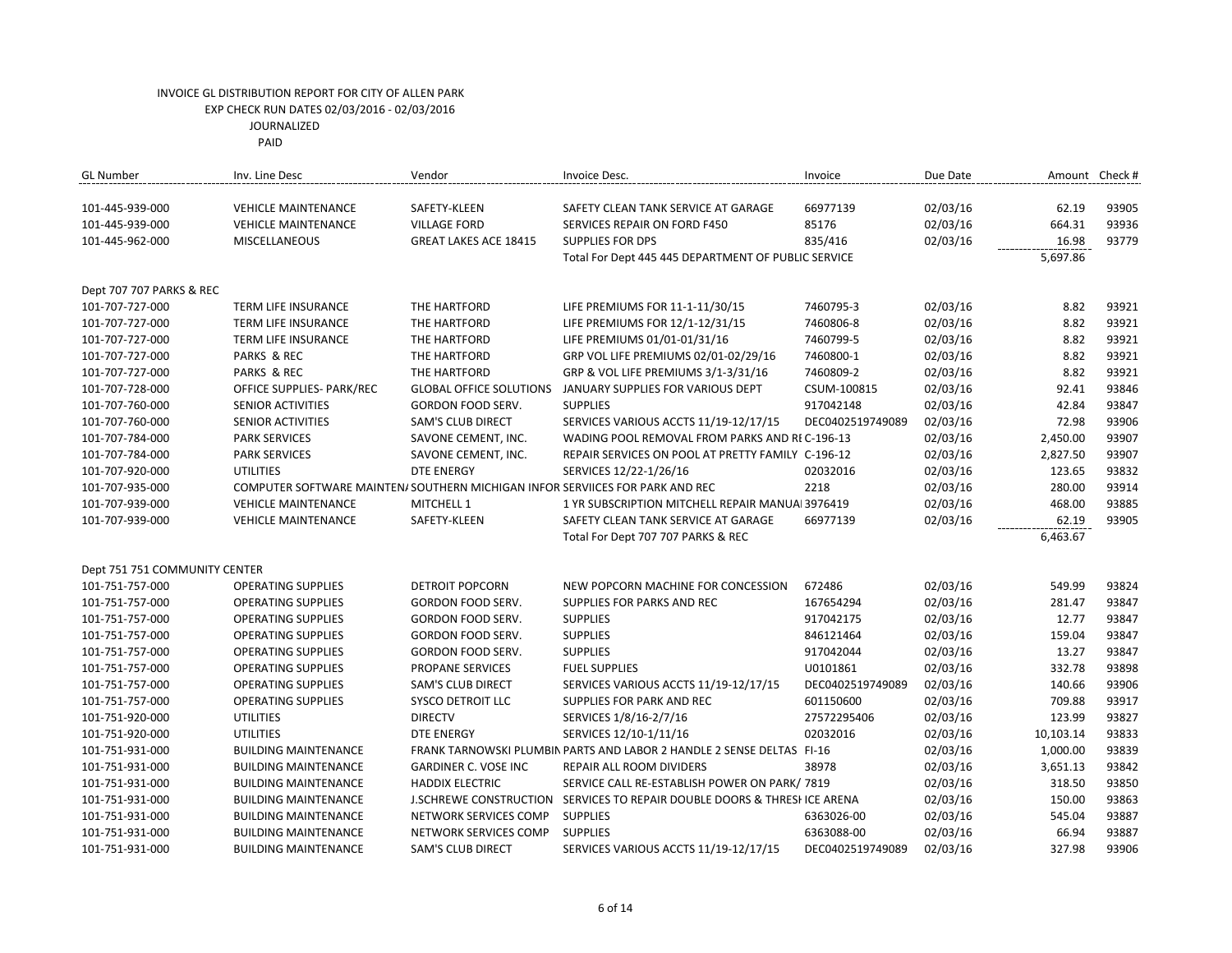PAID

| <b>GL Number</b>                       | Inv. Line Desc                                     | Vendor                                       | Invoice Desc.                                                         | Invoice      | Due Date |            | Amount Check # |
|----------------------------------------|----------------------------------------------------|----------------------------------------------|-----------------------------------------------------------------------|--------------|----------|------------|----------------|
| 101-751-934-000                        | EQUIPMENT MAINTENANCE                              |                                              | C&S ICE RESURFACING SERVII REPLACE VERTICAL CONVEYOR                  | 2927         | 02/03/16 | 464.22     | 93802          |
| 101-751-934-000                        | <b>EQUIPMENT MAINTENANCE</b>                       | DSM SAW & KNIFE LLC                          | <b>SUPPLIES AND SERVICES</b>                                          | 2628         | 02/03/16 | 77.00      | 93831          |
| 101-751-934-000                        | <b>EQUIPMENT MAINTENANCE</b>                       |                                              | GENERAL SCOREBOARD LLC SERVICE CALL PARTS AND SERVICE ON SCOREBI 4943 |              | 02/03/16 | 323.58     | 93843          |
|                                        |                                                    |                                              | Total For Dept 751 751 COMMUNITY CENTER                               |              |          | 19,351.38  |                |
| Dept 864 864 RETIREE/ACTIVE HEALTHCARE |                                                    |                                              |                                                                       |              |          |            |                |
| 101-864-727-000                        | TERM LIFE INSURANCE                                | THE HARTFORD                                 | LIFE PREMIUMS FOR 11-1-11/30/15                                       | 7460795-3    | 02/03/16 | 2,494.80   | 93921          |
| 101-864-727-000                        | <b>TERM LIFE INSURANCE</b>                         | THE HARTFORD                                 | LIFE PREMIUMS FOR 12/1-12/31/15                                       | 7460806-8    | 02/03/16 | 2,494.80   | 93921          |
| 101-864-727-000                        | <b>TERM LIFE INSURANCE</b>                         | THE HARTFORD                                 | LIFE PREMIUMS 01/01-01/31/16                                          | 7460799-5    | 02/03/16 | 2,494.80   | 93921          |
| 101-864-727-000                        | <b>TERM LIFE INSURANCE</b>                         | THE HARTFORD                                 | GRP VOL LIFE PREMIUMS 02/01-02/29/16                                  | 7460800-1    | 02/03/16 | 2,494.80   | 93921          |
| 101-864-727-000                        | <b>RETIREES</b>                                    | THE HARTFORD                                 | GRP & VOL LIFE PREMIUMS 3/1-3/31/16                                   | 7460809-2    | 02/03/16 | 2,494.80   | 93921          |
|                                        |                                                    |                                              | Total For Dept 864 864 RETIREE/ACTIVE HEALTHCARE                      |              |          | 12,474.00  |                |
|                                        |                                                    |                                              | Total For Fund 101 GENERAL FUND                                       |              |          | 202,542.23 |                |
| Fund 202 MAJOR STREET FUND             |                                                    |                                              |                                                                       |              |          |            |                |
| Dept 475 475 TRAFFIC SERVICES          |                                                    |                                              |                                                                       |              |          |            |                |
| 202-475-757-000                        | <b>OPERATING SUPPLIES</b>                          | <b>WENSCO SIGN SUPPLY</b>                    | <b>PURCHASE FOR DPS</b>                                               | 1426629      | 02/03/16 | 3,503.00   | 93942          |
|                                        |                                                    |                                              | Total For Dept 475 475 TRAFFIC SERVICES                               |              |          | 3,503.00   |                |
| Dept 478 WINTER MAINTENANCE            |                                                    |                                              |                                                                       |              |          |            |                |
| 202-478-757-000                        | <b>OPERATING SUPPLIES</b>                          | K-TECH SPECIALTY COATING I BEET HEAT SEVERED |                                                                       | 201601-K0013 | 02/03/16 | 1,790.00   | 93867          |
|                                        |                                                    |                                              | Total For Dept 478 WINTER MAINTENANCE                                 |              |          | 1,790.00   |                |
| Dept 479 PRESERVATION - STREETS        |                                                    |                                              |                                                                       |              |          |            |                |
| 202-479-801-220                        | PROF'L SERVICES                                    | RITTER GIS INC                               | CITYWORKS/GIS INTERGRATION                                            | 2016-0054    | 02/03/16 | 4,480.00   | 93901          |
|                                        |                                                    |                                              | Total For Dept 479 PRESERVATION - STREETS                             |              |          | 4,480.00   |                |
| Dept 505 CONSTRUCTION - STREETS        |                                                    |                                              |                                                                       |              |          |            |                |
| 202-505-805-001                        | <b>WAYNE COUNTY PROJECTS</b>                       |                                              | WAYNE COUNTY - ACCTS. REI COUNTY INSPECTION COST 10/13-8/14           | 277122       | 02/03/16 | 383.44     | 93941          |
|                                        |                                                    |                                              | Total For Dept 505 CONSTRUCTION - STREETS                             |              |          | 383.44     |                |
|                                        |                                                    |                                              | Total For Fund 202 MAJOR STREET FUND                                  |              |          | 10,156.44  |                |
|                                        |                                                    |                                              |                                                                       |              |          |            |                |
| Fund 203 LOCAL STREET FUND             |                                                    |                                              |                                                                       |              |          |            |                |
| Dept 479 PRESERVATION - STREETS        |                                                    |                                              |                                                                       |              |          |            |                |
| 203-479-801-205                        | PROF'L SERVICES - PRESERVATION BUCCILLI GROUP, LLC |                                              | INSPECTION SERV A HASS 12/14-12/18/15                                 | 1554         | 02/03/16 | 2,160.00   | 93801          |
| 203-479-801-220                        | PROF'L SERVICES - TREES                            | T-N-T TREE SERVICE INC                       | REMOVED TWO TREES AND CLEAN UP 18727 V 09206                          |              | 02/03/16 | 2,800.00   | 93918          |
| 203-479-801-220                        | PROF'L SERVICES - TREES                            | T-N-T TREE SERVICE INC                       | REMOVE 3 TREES AND CLEAN UP JOSEPH AND 109204                         |              | 02/03/16 | 2,387.50   | 93918          |
| 203-479-801-220                        | PROF'L SERVICES - TREES                            | T-N-T TREE SERVICE INC                       | REMOVE 3 TREES AND CLEANUP GARFIELD ANI 09208                         |              | 02/03/16 | 3,143.75   | 93918          |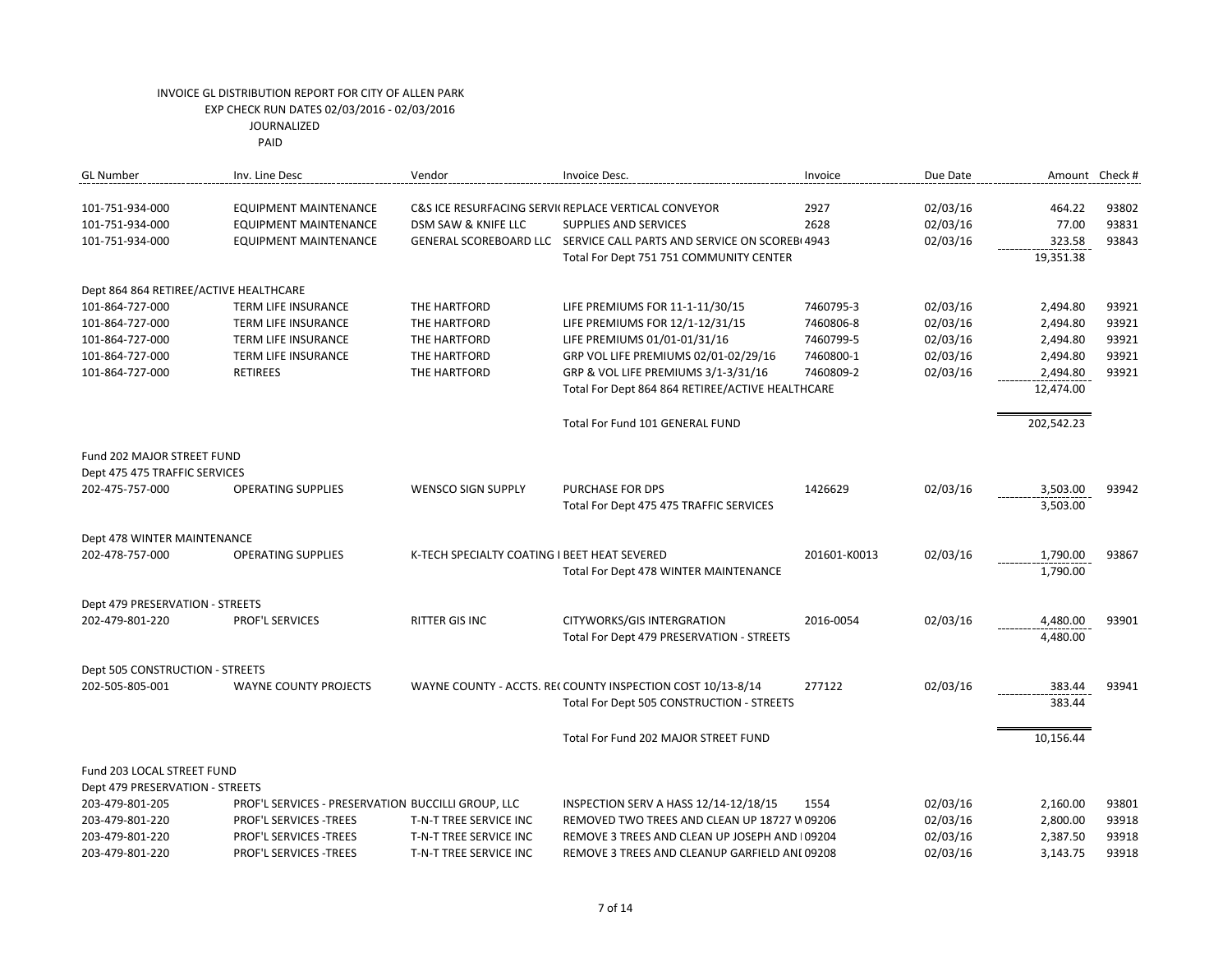| <b>GL Number</b>                  | Inv. Line Desc                                   | Vendor                   | Invoice Desc.                                                                 | Invoice       | Due Date |            | Amount Check # |
|-----------------------------------|--------------------------------------------------|--------------------------|-------------------------------------------------------------------------------|---------------|----------|------------|----------------|
| 203-479-801-220                   | <b>PROF'L SERVICES -TREES</b>                    | T-N-T TREE SERVICE INC   | REMOVE 2 TREES AND CLEAN UP ON BELMONT 09210                                  |               | 02/03/16 | 1,800.00   | 93918          |
| 203-479-801-220                   | PROF'L SERVICES -TREES                           | T-N-T TREE SERVICE INC   | REMOVE 2 TREES AND CLEANUP ON OCONNOF 09212                                   |               | 02/03/16 | 2,000.00   | 93918          |
| 203-479-801-220                   | <b>PROF'L SERVICES -TREES</b>                    | T-N-T TREE SERVICE INC   | REMOVE TREE AND CLEANUP CORTLAND AND 109218                                   |               | 02/03/16 | 1,118.75   | 93918          |
| 203-479-801-220                   | PROF'L SERVICES - TREES                          | T-N-T TREE SERVICE INC   | REMOVE TREE AND CLEANUP WINONA AND AN 09216                                   |               | 02/03/16 | 2,043.75   | 93918          |
| 203-479-801-220                   | PROF'L SERVICES -TREES                           | T-N-T TREE SERVICE INC   | REMOVE TREE CLEAN UP COLWELL AND WICK 09220                                   |               | 02/03/16 | 2,268.75   | 93918          |
| 203-479-801-220                   | PROF'L SERVICES -TREES                           | T-N-T TREE SERVICE INC   | REMOVE TREE AND CLEANUP CORTLAND AND 109214                                   |               | 02/03/16 | 3,300.00   | 93918          |
|                                   |                                                  |                          | Total For Dept 479 PRESERVATION - STREETS                                     |               |          | 23,022.50  |                |
| Dept 483 ADMINISTRATION - STREETS |                                                  |                          |                                                                               |               |          |            |                |
| 203-483-820-000                   | <b>ENGINEERING</b>                               |                          | FK ENGINEERING ASSOCIATES GEOTECHINICAL INVESTIGATION STREET MILLA 15-065-001 |               | 02/03/16 | 2,450.00   | 93838          |
|                                   |                                                  |                          | Total For Dept 483 ADMINISTRATION - STREETS                                   |               |          | 2,450.00   |                |
|                                   |                                                  |                          | Total For Fund 203 LOCAL STREET FUND                                          |               |          | 25,472.50  |                |
| Fund 226 RUBBISH FUND             |                                                  |                          |                                                                               |               |          |            |                |
| Dept 450 450 RUBBISH              |                                                  |                          |                                                                               |               |          |            |                |
| 226-450-817-000                   | <b>WASTE DISPOSAL</b>                            | <b>REPUBLIC SERVICES</b> | RESIDENTIAL SERVICES 12/1-12/31/15                                            | 0241002891163 | 02/03/16 | 120,240.00 | 93900          |
| 226-450-819-000                   | <b>WASTE DISPOSAL</b>                            | RIVERVIEW, CITY OF       | LIMBS/LOGS AND BRUSH 11-6-11/23/15                                            | 76996         | 02/03/16 | 324.92     | 93902          |
| 226-450-819-000                   | <b>WASTE DISPOSAL</b>                            | RIVERVIEW, CITY OF       | DEMO YARD 11/23-11/24/15                                                      | 76994         | 02/03/16 | 342.40     | 93902          |
| 226-450-819-000                   | <b>WASTE DISPOSAL</b>                            | RIVERVIEW, CITY OF       | MUNICIPAL COMPACTED 11/18-11/30/15                                            | 76997         | 02/03/16 | 16,754.75  | 93902          |
| 226-450-819-000                   | <b>WASTE DISPOSAL</b>                            | RIVERVIEW, CITY OF       | SPECIAL WASTE 11/2-11/30/15                                                   | 76995         | 02/03/16 | 4,385.50   | 93902          |
| 226-450-819-000                   | <b>WASTE DISPOSAL</b>                            | RIVERVIEW, CITY OF       | MUNICIPAL COMPACT 12/1-12/31/15                                               | 77147         | 02/03/16 | 18,463.61  | 93902          |
| 226-450-819-000                   | <b>WASTE DISPOSAL</b>                            | RIVERVIEW, CITY OF       | LOMBS LOGS BRUSH FOR DEC                                                      | 77146         | 02/03/16 | 335.13     | 93902          |
| 226-450-819-000                   | <b>WASTE DISPOSAL</b>                            | RIVERVIEW, CITY OF       | DEMOLITION YARD FOR DEC                                                       | 77144         | 02/03/16 | 267.50     | 93902          |
| 226-450-819-000                   | <b>WASTE DISPOSAL</b>                            | RIVERVIEW, CITY OF       | SPECIAL WASTE 12/1-12/17/15                                                   | 77145         | 02/03/16 | 2,685.00   | 93902          |
|                                   |                                                  |                          | Total For Dept 450 450 RUBBISH                                                |               |          | 163,798.81 |                |
|                                   |                                                  |                          | Total For Fund 226 RUBBISH FUND                                               |               |          | 163,798.81 |                |
| Fund 249 BUILDING FUND            |                                                  |                          |                                                                               |               |          |            |                |
| Dept 000                          |                                                  |                          |                                                                               |               |          |            |                |
| 249-000-246-000                   | PLANNING/ZONING REVIEW ESCR( BUCCILLI GROUP, LLC |                          | INSPECTION SERV STEVE WOOD 12/16-12/18/11555                                  |               | 02/03/16 | 1,080.00   | 93801          |
| 249-000-246-000                   | PLANNING/ZONING REVIEW ESCR( BUCCILLI GROUP, LLC |                          | INSPECTION SERV S WOOD 12/17-RICHARD DA 1556                                  |               | 02/03/16 | 1,080.00   | 93801          |
|                                   |                                                  |                          | Total For Dept 000                                                            |               |          | 2,160.00   |                |
| Dept 371 371 BUILDING DEPARTMENT  |                                                  |                          |                                                                               |               |          |            |                |
| 249-371-717-000                   | LIFE INSURANCE                                   | THE HARTFORD             | LIFE PREMIUMS FOR 11-1-11/30/15                                               | 7460795-3     | 02/03/16 | 66.30      | 93921          |
| 249-371-717-000                   | <b>LIFE INSURANCE</b>                            | THE HARTFORD             | LIFE PREMIUMS FOR 12/1-12/31/15                                               | 7460806-8     | 02/03/16 | 66.30      | 93921          |
| 249-371-717-000                   | LIFE INSURANCE                                   | THE HARTFORD             | LIFE PREMIUMS 01/01-01/31/16                                                  | 7460799-5     | 02/03/16 | 66.30      | 93921          |
| 249-371-717-000                   | <b>BUILDING</b>                                  | THE HARTFORD             | GRP VOL LIFE PREMIUMS 02/01-02/29/16                                          | 7460800-1     | 02/03/16 | 66.30      | 93921          |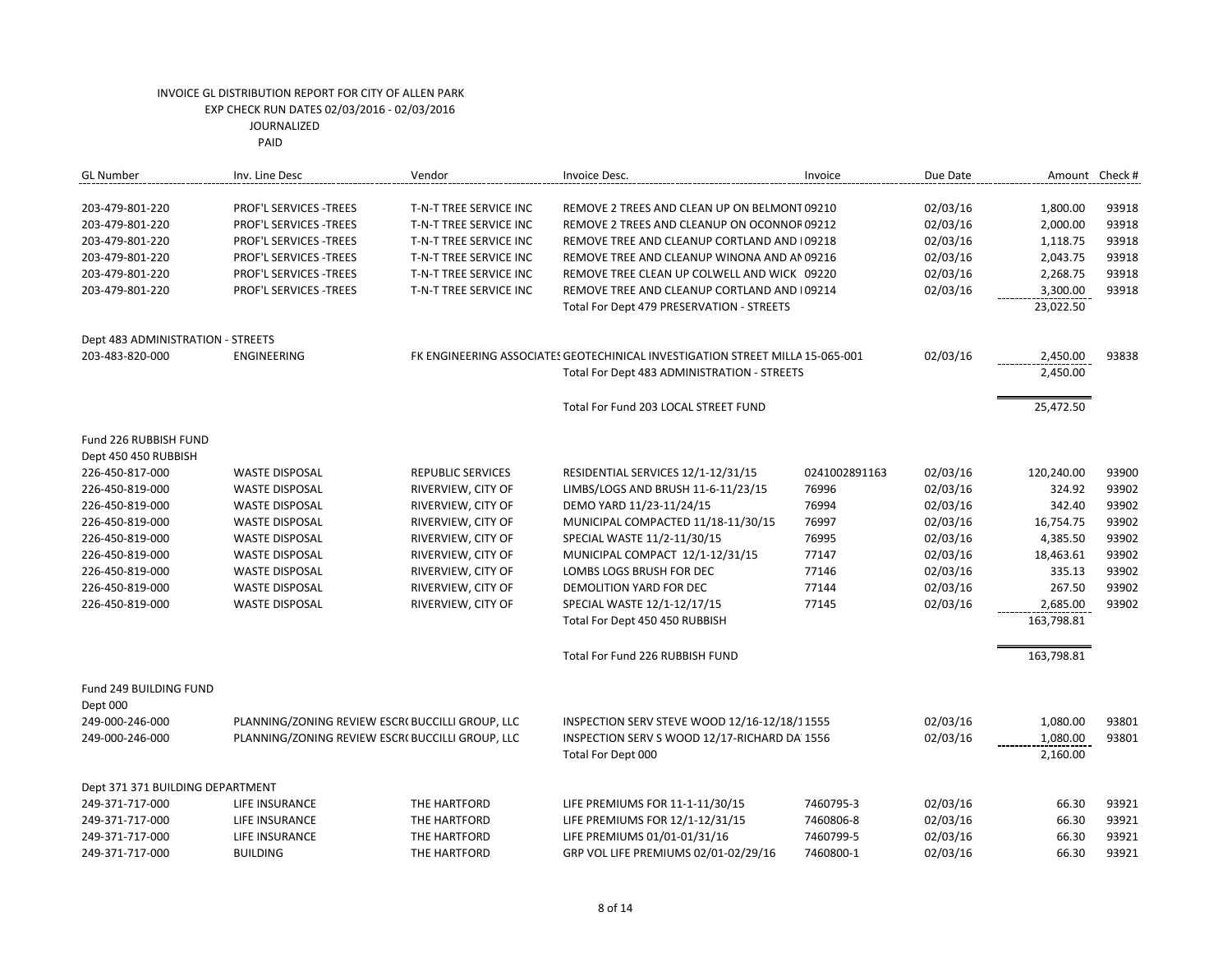| <b>GL Number</b>                   | Inv. Line Desc                                                            | Vendor                                       | Invoice Desc.                                                            | Invoice       | Due Date | Amount    | Check # |
|------------------------------------|---------------------------------------------------------------------------|----------------------------------------------|--------------------------------------------------------------------------|---------------|----------|-----------|---------|
| 249-371-717-000                    | <b>BUILDING</b>                                                           | THE HARTFORD                                 | GRP & VOL LIFE PREMIUMS 3/1-3/31/16                                      | 7460809-2     | 02/03/16 | 66.30     | 93921   |
| 249-371-728-000                    | <b>OFFICE SUPPLIES</b>                                                    | INTERNATIONAL CODE COUN UPDATED CODE BOOKS   |                                                                          | 1000648722    | 02/03/16 | 332.00    | 93856   |
| 249-371-853-000                    | <b>ORDINANCE TABLET</b>                                                   | <b>VERIZON WIRELESS</b>                      | FIRE MONTHLY BILLING 12/11-1/10/16                                       | 9758642214    | 02/03/16 | 20.00     | 93932   |
| 249-371-935-000                    | COMPUTER SOFTWARE MAINTEN/ SOUTHERN MICHIGAN INFOR SERVICES FOR BLDG DEPT |                                              |                                                                          | 2217          | 02/03/16 | 320.00    | 93914   |
| 249-371-946-000                    | EQUIPMENT LEASE-BLDG                                                      |                                              | TOSHIBA FINANCIAL SERVICE: COPIER SERVICES 1/15-2/15/16                  | 296579501     | 02/03/16 | 252.61    | 93928   |
| 249-371-959-000                    | PLANNING & ZONING                                                         | <b>BUCCILLI GROUP, LLC</b>                   | ENGINEERING CONSULT 12/7-12/10/15                                        | 1550          | 02/03/16 | 2,160.00  | 93801   |
| 249-371-959-000                    | PLANNING & ZONING                                                         | <b>BUCCILLI GROUP, LLC</b>                   | ENG CONULT 12/14-12/17/15                                                | 1553          | 02/03/16 | 3,348.00  | 93801   |
| 249-371-959-000                    | PLANNING & ZONING- BLDG                                                   | <b>GLOBAL OFFICE SOLUTIONS</b>               | JANUARY SUPPLIES FOR VARIOUS DEPT                                        | CSUM-100815   | 02/03/16 | 73.67     | 93846   |
| 249-371-985-000                    | <b>CAPITAL OUTLAY</b>                                                     | <b>GORNO FORD</b>                            | TWO NEW BLDG DEPT FORD F150                                              | T8226         | 02/03/16 | 37,850.00 | 93848   |
|                                    |                                                                           |                                              | Total For Dept 371 371 BUILDING DEPARTMENT                               |               |          | 44,687.78 |         |
|                                    |                                                                           |                                              | Total For Fund 249 BUILDING FUND                                         |               |          | 46,847.78 |         |
| Fund 250 DDA OPERATING             |                                                                           |                                              |                                                                          |               |          |           |         |
| Dept 000                           |                                                                           |                                              |                                                                          |               |          |           |         |
| 250-000-728-000                    | <b>OFFICE SUPPLIES</b>                                                    | KIBBY, JENNIFER                              | REIMBURSEMENTS MARKETING, OFFICE SUPPLI REIMBURSEMENT                    |               | 02/03/16 | 247.00    | 93864   |
| 250-000-801-001                    | LAWN SERVICES-DDA                                                         | <b>LOUIS ORLEANS</b>                         | CITY LAWN CUTTING VARIOUS LOC 10/1-10/31 15-1112                         |               | 02/03/16 | 967.00    | 93875   |
| 250-000-821-000                    | <b>ENGINEERING &amp; TESTING SVCS.</b>                                    |                                              | WADE-TRIM/ASSOCIATES, IN ECORSE STREETSCAPE CE&I-FINAL AGREEMENT 2004909 |               | 02/03/16 | 55,000.00 | 93938   |
| 250-000-826-000                    | <b>LEGAL SERVICES</b>                                                     | MILLER & MILLER, P.C.                        | DECEMBER LEGAL SERVICES                                                  | A-1042016     | 02/03/16 | 1,250.00  | 93881   |
| 250-000-931-000                    | <b>BUILDING MAINTENANCE</b>                                               | WISNIEWSKI, ANTONIA                          | DDA OFFICE CLEANING 1/14-1/30/16                                         | 463754        | 02/03/16 | 90.00     | 93947   |
| 250-000-960-000                    | MARKETING/PROMOTIONS                                                      | KIBBY, JENNIFER                              | REIMBURSEMENTS MARKETING, OFFICE SUPPLI REIMBURSEMENT                    |               | 02/03/16 | 13.83     | 93864   |
| 250-000-962-000                    | MISCELLANEOUS                                                             |                                              | DOWNRIVER PEST CONTROL RAT ABATEMENT ON QUANDT ALLEY                     | 01/27/16      | 02/03/16 | 130.00    | 93830   |
| 250-000-962-000                    | MISCELLANEOUS                                                             | KIBBY, JENNIFER                              | REIMBURSEMENTS MARKETING, OFFICE SUPPLI REIMBURSEMENT                    |               | 02/03/16 | 321.61    | 93864   |
| 250-000-975-000                    | <b>DESIGN COMMITTEE</b>                                                   |                                              | LIBERATI'S ITALIAN DELI/BAKI FACADE GRANT REIMBURSEMENT                  | REIMBURSEMENT | 02/03/16 | 4,112.80  | 93869   |
|                                    |                                                                           |                                              | Total For Dept 000                                                       |               |          | 62,132.24 |         |
|                                    |                                                                           |                                              | Total For Fund 250 DDA OPERATING                                         |               |          | 62,132.24 |         |
| Fund 265 DRUG FORFEITURE - FEDERAL |                                                                           |                                              |                                                                          |               |          |           |         |
| Dept 000                           |                                                                           |                                              |                                                                          |               |          |           |         |
| 265-000-656-000                    | FORFEITED MONIES - FEDERAL                                                | WINDER POLICE EQUIPMENT SUPPLIES POLICE DEPT |                                                                          | 20160132      | 02/03/16 | 252.00    | 93946   |
| 265-000-939-000                    | <b>VEHICLE MAINTENANCE</b>                                                | B & K COLLISION, INC.                        | REPAIR DAMAGES ON POLICE FORD EXPLORER 8155                              |               | 02/03/16 | 982.72    | 93794   |
| 265-000-939-000                    | <b>VEHICLE MAINTENANCE</b>                                                | <b>GLENDALE AUTO VALUE</b>                   | <b>PARTS</b>                                                             | 359-98613     | 02/03/16 | 45.52     | 93844   |
| 265-000-939-000                    | <b>VEHICLE MAINTENANCE</b>                                                | <b>GLENDALE AUTO VALUE</b>                   | <b>PARTS</b>                                                             | 359-98612     | 02/03/16 | 45.52     | 93844   |
| 265-000-939-000                    | <b>VEHICLE MAINTENANCE</b>                                                | <b>GLENDALE AUTO VALUE</b>                   | <b>SUPPLIES</b>                                                          | 359-98356     | 02/03/16 | 16.14     | 93844   |
| 265-000-939-000                    | <b>VEHICLE MAINTENANCE</b>                                                | <b>GLENDALE AUTO VALUE</b>                   | <b>CREDIT ON PARTS FROM INV 97664</b>                                    | CM359-97709   | 02/03/16 | (33.98)   | 93844   |
| 265-000-939-000                    | <b>VEHICLE MAINTENANCE</b>                                                | <b>INTERSTATE BATTERY OF SE N PARTS</b>      |                                                                          | 1348          | 02/03/16 | 251.64    | 93858   |
| 265-000-939-000                    | <b>VEHICLE MAINTENANCE</b>                                                | MITCHELL 1                                   | 1 YR SUBSCRIPTION MITCHELL REPAIR MANUAL 3976419                         |               | 02/03/16 | 468.00    | 93885   |
| 265-000-939-000                    | <b>VEHICLE MAINTENANCE</b>                                                | SAFETY-KLEEN                                 | SAFETY CLEAN TANK SERVICE AT GARAGE                                      | 66977139      | 02/03/16 | 62.19     | 93905   |
| 265-000-939-000                    | <b>VEHICLE MAINTENANCE</b>                                                | WINDER POLICE EQUIPMENT PARTS                |                                                                          | 20160066      | 02/03/16 | 865.42    | 93946   |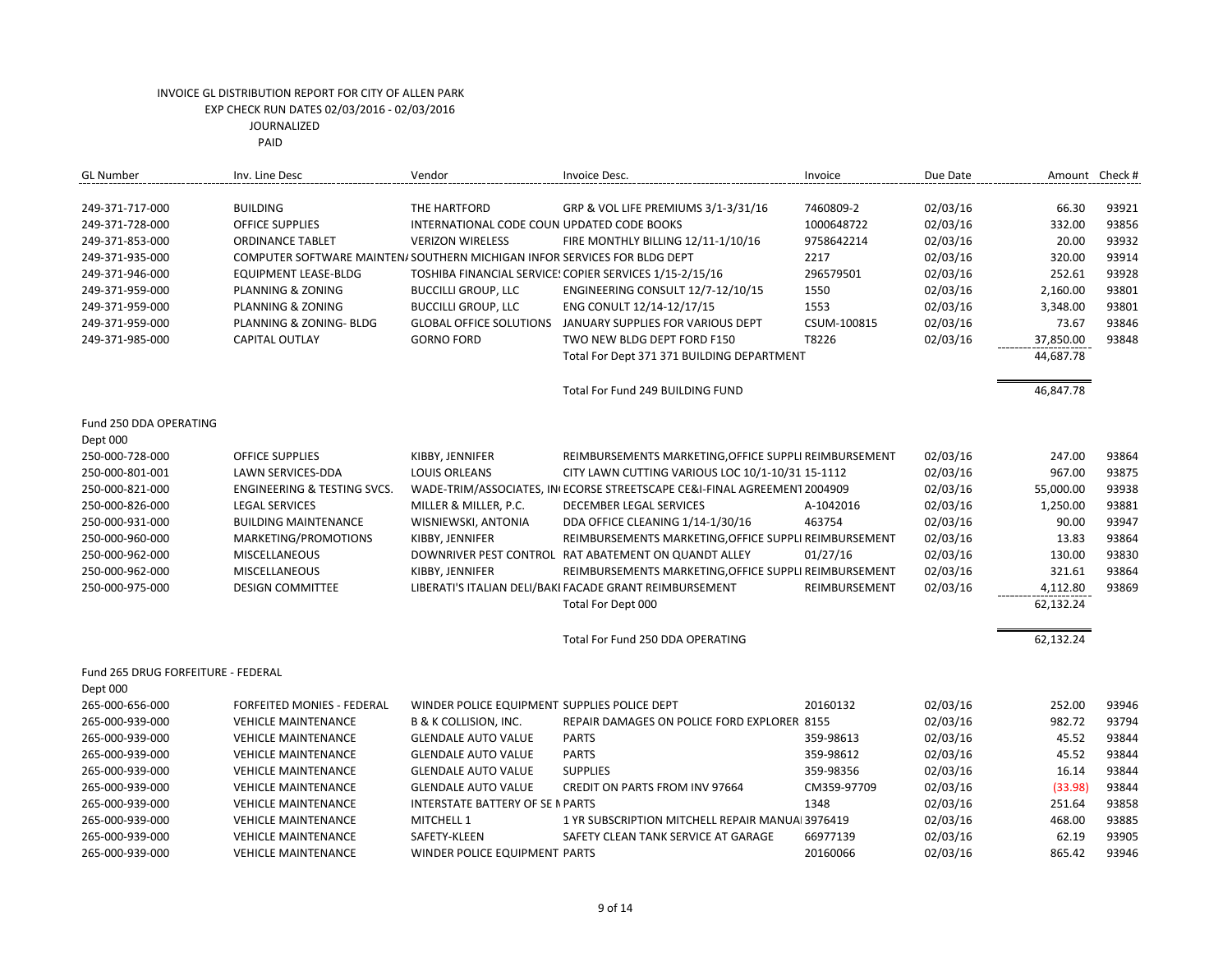| <b>GL Number</b>                 | Inv. Line Desc            | Vendor                                          | Invoice Desc.                                        | Invoice       | Due Date | Amount Check # |       |
|----------------------------------|---------------------------|-------------------------------------------------|------------------------------------------------------|---------------|----------|----------------|-------|
|                                  |                           |                                                 | Total For Dept 000                                   |               |          | 2,955.17       |       |
|                                  |                           |                                                 | Total For Fund 265 DRUG FORFEITURE - FEDERAL         |               |          | 2,955.17       |       |
| Fund 266 DRUG FORFEITURE - STATE |                           |                                                 |                                                      |               |          |                |       |
| Dept 000                         |                           |                                                 |                                                      |               |          |                |       |
| 266-000-982-000                  | COMPUTER EQUIP/SOFTWARE   | <b>TASER INTERNATIONAL</b>                      | <b>BATTERIES FOR TASER</b>                           | SI1425239     | 02/03/16 | 77.06          | 93920 |
|                                  |                           |                                                 | Total For Dept 000                                   |               |          | 77.06          |       |
|                                  |                           |                                                 |                                                      |               |          |                |       |
|                                  |                           |                                                 | Total For Fund 266 DRUG FORFEITURE - STATE           |               |          | 77.06          |       |
| Fund 271 LIBRARY                 |                           |                                                 |                                                      |               |          |                |       |
| Dept 000                         |                           |                                                 |                                                      |               |          |                |       |
| 271-000-716-000                  | MEDICAL                   | THE HARTFORD                                    | LIFE PREMIUMS FOR 11-1-11/30/15                      | 7460795-3     | 02/03/16 | 9.00           | 93921 |
| 271-000-716-000                  | <b>MEDICAL</b>            | THE HARTFORD                                    | LIFE PREMIUMS FOR 12/1-12/31/15                      | 7460806-8     | 02/03/16 | 9.00           | 93921 |
| 271-000-716-000                  | <b>MEDICAL</b>            | THE HARTFORD                                    | LIFE PREMIUMS 01/01-01/31/16                         | 7460799-5     | 02/03/16 | 9.00           | 93921 |
| 271-000-716-000                  | <b>LIBRARY</b>            | THE HARTFORD                                    | GRP VOL LIFE PREMIUMS 02/01-02/29/16                 | 7460800-1     | 02/03/16 | 9.00           | 93921 |
| 271-000-716-000                  | LIBRARY                   | THE HARTFORD                                    | GRP & VOL LIFE PREMIUMS 3/1-3/31/16                  | 7460809-2     | 02/03/16 | 9.00           | 93921 |
| 271-000-728-000                  | <b>OFFICE SUPPLIES</b>    | DEMCO, INC.                                     | MISC SUPPLIES FOR LIBRARY                            | 5781169       | 02/03/16 | 3,037.42       | 93823 |
| 271-000-728-000                  | <b>OFFICE SUPPLIES</b>    | MCKIBBEN, NANCY                                 | REIMBURSEMENT FOR PRO 210 FIRE EXT                   | REIMBURSEMENT | 02/03/16 | 42.16          | 93877 |
| 271-000-757-000                  | <b>OPERATING SUPPLIES</b> | <b>BLAKNEY, SANDI</b>                           | REIMBURSEMENT FOR LIBRARY PROG SHIRTS                | REIMBURSEMENT | 02/03/16 | 525.70         | 93798 |
| 271-000-757-000                  | <b>OPERATING SUPPLIES</b> | <b>HANNIBAL JENNY</b>                           | REIMBURSEMENT FOR MILEAGE AND SUPPLIES REIMBURSMENT  |               | 02/03/16 | 57.07          | 93851 |
| 271-000-757-000                  | <b>OPERATING SUPPLIES</b> | <b>SCHOLASTIC BOOK FAIRS</b>                    | <b>BOOKS FOR LIBRARY</b>                             | D62332        | 02/03/16 | 76.96          | 93908 |
| 271-000-757-000                  | <b>OPERATING SUPPLIES</b> | SELCO                                           | <b>HOT HEADS PROGRAM</b>                             | 041603        | 02/03/16 | 681.02         | 93911 |
| 271-000-757-000                  | <b>OPERATING SUPPLIES</b> | SWINEHART, BRANDI                               | REIMBURSEMENT SUPPLIES FOR TEEN PROGRA REIMBURSEMENT |               | 02/03/16 | 178.94         | 93916 |
| 271-000-828-000                  | <b>MATERIALS</b>          | <b>BAKER &amp; TAYLOR</b>                       | <b>MATERIALS FOR LIBRARY</b>                         | 2031584746    | 02/03/16 | 40.24          | 93795 |
| 271-000-828-000                  | <b>MATERIALS</b>          | <b>BAKER &amp; TAYLOR</b>                       | MATERIAL FOR LIBRARY                                 | 2031585252    | 02/03/16 | 35.36          | 93795 |
| 271-000-828-000                  | <b>MATERIALS</b>          | <b>BAKER &amp; TAYLOR</b>                       | <b>MATERIALS FOR LIBRARY</b>                         | 2031596237    | 02/03/16 | 78.16          | 93795 |
| 271-000-828-000                  | <b>MATERIALS</b>          | <b>BAKER &amp; TAYLOR</b>                       | <b>MATERIAL FOR LIBRARY</b>                          | 20315605657   | 02/03/16 | 74.00          | 93795 |
| 271-000-828-000                  | <b>MATERIALS</b>          | <b>BAKER &amp; TAYLOR</b>                       | <b>MATERIAL FOR LIBRARY</b>                          | 2031610604    | 02/03/16 | 12.05          | 93795 |
| 271-000-828-000                  | <b>MATERIALS</b>          | <b>BAKER &amp; TAYLOR</b>                       | MATERIAL FOR LIBRARY                                 | 2031609735    | 02/03/16 | 208.32         | 93795 |
| 271-000-828-000                  | <b>MATERIALS</b>          | <b>BAKER &amp; TAYLOR</b>                       | <b>LIBRARY MATERIAL</b>                              | 2031648941    | 02/03/16 | 138.33         | 93795 |
| 271-000-828-000                  | <b>MATERIALS</b>          | BESTSELLERS AUDIO, LLC                          | <b>AUDIOBOOKS</b>                                    | 5188          | 02/03/16 | 388.00         | 93797 |
| 271-000-828-000                  | <b>MATERIALS</b>          | <b>BRODART CO.</b>                              | CHILDREN SUPPLIES FOR LIBRARY                        | B4234961      | 02/03/16 | 41.41          | 93799 |
| 271-000-828-000                  | <b>MATERIALS</b>          | DEARREADER.COM                                  | ONE YEAR SUBSCRIPTION                                | 317331        | 02/03/16 | 500.00         | 93821 |
| 271-000-828-000                  | <b>MATERIALS</b>          | <b>INFOBASE PUBLISHING</b>                      | ONE YEAR SUBSCRIPTION STARTS 2/29/16                 | 278023        | 02/03/16 | 371.42         | 93857 |
| 271-000-828-000                  | <b>MATERIALS</b>          | SCHOLASTIC LIBRARY PUBLISI SUPPLIES FOR LIBRARY |                                                      | 11459710      | 02/03/16 | 156.00         | 93909 |
| 271-000-828-000                  | <b>MATERIALS</b>          | THE LIBRARY NETWORK                             | <b>EXTERNAL MAILERS FOR LIBRARY</b>                  | 54646         | 02/03/16 | 275.63         | 93927 |
| 271-000-920-000                  | <b>UTILITIES</b>          | <b>DTE ENERGY</b>                               | SERVICES 12/22-1/26/16                               | 02032016      | 02/03/16 | 1,131.76       | 93832 |
| 271-000-920-000                  | <b>UTILITIES</b>          | DTE ENERGY                                      | SERVICES 12/21-1/25/16                               | 02032016      | 02/03/16 | 887.65         | 93834 |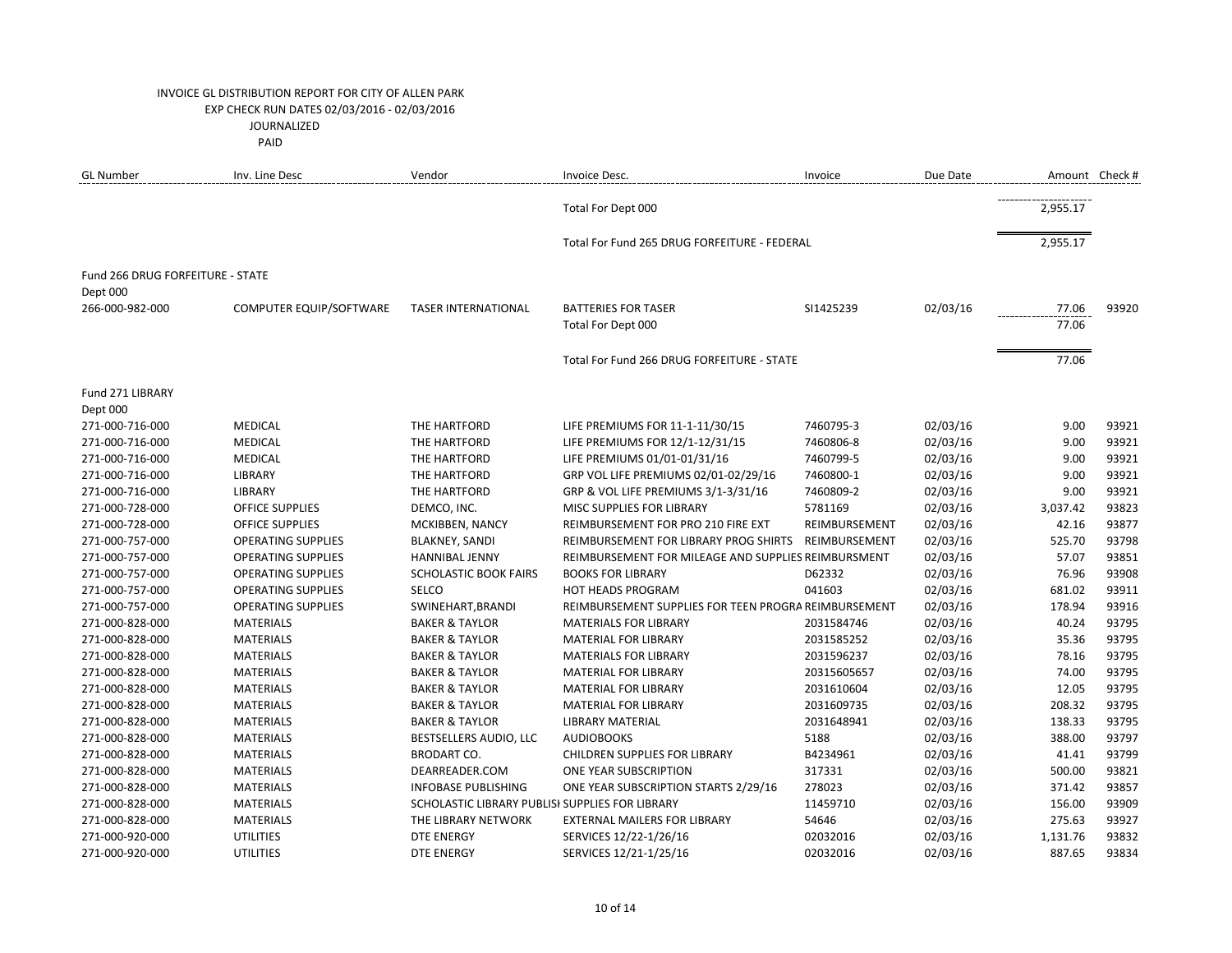PAID

| <b>GL Number</b>                   | Inv. Line Desc                                 | Vendor                                      | Invoice Desc.                                                                                      | Invoice          | Due Date |           | Amount Check # |
|------------------------------------|------------------------------------------------|---------------------------------------------|----------------------------------------------------------------------------------------------------|------------------|----------|-----------|----------------|
| 271-000-931-000                    | <b>BUILDING MAINTENANCE</b>                    | DETROIT SUPPORT CENTER                      | COMM CLEANING 2/1-2/29/16                                                                          | 1340232252       | 02/03/16 | 835.00    | 93825          |
| 271-000-931-000                    | BUILDING MAINTENANCE-LIBRARY LOUIS ORLEANS     |                                             | CITY LAWN CUTTING VARIOUS LOC 10/1-10/31 15-1112                                                   |                  | 02/03/16 | 120.00    | 93875          |
| 271-000-943-000                    | EQUIPMENT RENTAL- LIBRARY                      |                                             | TOSHIBA FINANCIAL SERVICE: COPIER SERVICES 1/15-2/15/16                                            | 296579501        | 02/03/16 | 406.88    | 93928          |
|                                    |                                                |                                             | Total For Dept 000                                                                                 |                  |          | 10,344.48 |                |
|                                    |                                                |                                             | Total For Fund 271 LIBRARY                                                                         |                  |          | 10,344.48 |                |
| Fund 592 WATER & SEWER<br>Dept 000 |                                                |                                             |                                                                                                    |                  |          |           |                |
| 592-000-275-000                    | 10-WATER                                       | PUSCHMANN, CYNTHIA                          | UB refund for account: 710-OS065-06                                                                | 01/28/2016       | 02/03/16 | 142.32    | 93883          |
| 592-000-275-000                    | 10-WATER                                       | <b>GORDON GRAHAM</b>                        | UB refund for account: 410-LE174-59                                                                | 01/27/2016       | 02/03/16 | 66.20     | 93884          |
| 592-000-461-000                    |                                                |                                             | REFUND \$77 WATER USAGE,\$100 'J.K. CONSTRUCTION MANAGE REFUND FOR UNUSED WATER PURSUANT TO H 2132 |                  | 02/03/16 | 302.00    | 93861          |
|                                    |                                                |                                             | Total For Dept 000                                                                                 |                  |          | 510.52    |                |
| Dept 601 601 SEWER                 |                                                |                                             |                                                                                                    |                  |          |           |                |
| 592-601-605-000                    | SEWAGE DISPOSAL - DETROIT                      |                                             | <b>GREAT LAKES WATER AUTHO SEWAGE DISPOSAL FOR DEC 2015</b>                                        | <b>DECSEWAGE</b> | 02/03/16 | 54,800.00 | 93826          |
| 592-601-606-000                    | SEWAGE DISPOSAL - WC BASE                      | LINCOLN PARK, CITY OF                       | ANNUAL SEWAGE CHARGE                                                                               | 0000002930       | 02/03/16 | 7,500.00  | 93872          |
| 592-601-607-001                    | SEWAGE DISPOSAL - WAYNE COUI WAYNE COUNTY      |                                             | DECEMBER 2015 SEWAGE DISPOSAL                                                                      | <b>DECSEWAGE</b> | 02/03/16 | 48,437.60 | 93940          |
| 592-601-607-300                    | EXCESS FLOWS - WAYNE COUNTY WAYNE COUNTY       |                                             | JANUARY 2015 FIXED EXCESS                                                                          | 282173           | 02/03/16 | 92,344.00 | 93939          |
| 592-601-643-000                    | <b>UTILITIES</b>                               | <b>AT &amp; T</b>                           | PHONE SERVICES 12/23-1/22/16                                                                       | 02032016         | 02/03/16 | 27.97     | 93790          |
| 592-601-667-001                    | <b>VEHICLE MAINTENANCE</b>                     | <b>GLENDALE AUTO VALUE</b>                  | PARTS FOR 1996 FORD 350 PICKUP                                                                     | 359-98599        | 02/03/16 | 51.89     | 93844          |
| 592-601-667-001                    | <b>VEHICLE MAINTENANCE</b>                     | <b>GRAINGER</b>                             | <b>SUPPLIES FOR DPS</b>                                                                            | 9004263779       | 02/03/16 | 25.00     | 93849          |
| 592-601-667-001                    | <b>VEHICLE MAINTENANCE</b>                     | <b>GRAINGER</b>                             | <b>SUPPLIES FOR DPS</b>                                                                            | 9004263787       | 02/03/16 | 84.30     | 93849          |
| 592-601-667-001                    | <b>VEHICLE MAINTENANCE</b>                     | MITCHELL 1                                  | 1 YR SUBSCRIPTION MITCHELL REPAIR MANUAL 3976419                                                   |                  | 02/03/16 | 468.00    | 93885          |
| 592-601-667-001                    | <b>VEHICLE MAINTENANCE</b>                     | PETE'S AUTO GLASS & UPHOL REPAIR TRUCK SEAT |                                                                                                    | 12006            | 02/03/16 | 300.00    | 93892          |
| 592-601-667-001                    | <b>VEHICLE MAINTENANCE</b>                     | SAFETY-KLEEN                                | SAFETY CLEAN TANK SERVICE AT GARAGE                                                                | 66977139         | 02/03/16 | 62.20     | 93905          |
| 592-601-667-001                    | <b>VEHICLE MAINTENANCE</b>                     | <b>VILLAGE FORD</b>                         | <b>PARTS</b>                                                                                       | 163181           | 02/03/16 | 63.70     | 93936          |
| 592-601-671-001                    | SEWER MAINTENANCE                              | JACK DOHENY COMPANIES                       | SUPPLIES FOR WATER DEPT                                                                            | A86796           | 02/03/16 | 195.30    | 93828          |
| 592-601-671-001                    | <b>SEWER MAINTENANCE</b>                       | <b>JACK DOHENY COMPANIES</b>                | <b>SUPPLIES FOR WATER</b>                                                                          | A89450           | 02/03/16 | 4,897.61  | 93828          |
| 592-601-671-001                    | <b>SEWER MAINTENANCE</b>                       | T-N-T TREE SERVICE INC                      | REMOVE STEMS FROM MAPLE TREE IN POWEF 09202                                                        |                  | 02/03/16 | 1,600.00  | 93918          |
| 592-601-673-001                    | <b>MAIN MAINTENANCE</b>                        | <b>GREAT LAKES ACE 18415</b>                | <b>SUPPLIES FOR DPS</b>                                                                            | 808/416          | 02/03/16 | 43.95     | 93779          |
| 592-601-673-001                    | <b>MAIN MAINTENANCE</b>                        | EJ USA, INC                                 | CREDIT MEMO RET PARTS FROM INV 3894451 3923953                                                     |                  | 02/03/16 | 0.00      | 93835          |
| 592-601-673-001                    | <b>MAIN MAINTENANCE</b>                        | EJ USA, INC                                 | <b>SUPPLIES</b>                                                                                    | 3922509          | 02/03/16 | 849.32    | 93835          |
| 592-601-673-001                    | <b>MAIN MAINTENANCE</b>                        | JOHN D. OSBORNE TRUCKING CLASS 2 FILL SAND  |                                                                                                    | 086509           | 02/03/16 | 790.55    | 93862          |
| 592-601-677-001                    | <b>HYDRANT MAINTENANCE</b>                     | <b>USA BLUEBOOK</b>                         | <b>SUPPLIES</b>                                                                                    | 851791           | 02/03/16 | 1,230.70  | 93930          |
| 592-601-678-004                    | CROSS CONNECTION PROGRAM                       | HYDRO DESIGNS, INC.                         | CROSS CONNECTION INSPECTION PROGRAM 1, 0037974-IN                                                  |                  | 02/03/16 | 1,935.00  | 93854          |
| 592-601-712-000                    | CLOTHING, CLEANING 721707601 CINTAS CORP.      |                                             | UNIFORM SERVICE FOR WATER DEPT                                                                     | 72116841DEC      | 02/03/16 | 412.17    | 93809          |
| 592-601-712-000                    | CLOTHING, CLEANING & TECH SKILI SIMMERLY, MIKE |                                             | REIMBURSEMENT FOR TWO PAIR OF STEEL TOI REIMBURSEMENT                                              |                  | 02/03/16 | 344.50    | 93912          |
| 592-601-716-000                    | <b>MEDICAL</b>                                 | THE HARTFORD                                | LIFE PREMIUMS FOR 11-1-11/30/15                                                                    | 7460795-3        | 02/03/16 | 57.69     | 93921          |
| 592-601-716-000                    | <b>MEDICAL</b>                                 | THE HARTFORD                                | LIFE PREMIUMS FOR 12/1-12/31/15                                                                    | 7460806-8        | 02/03/16 | 57.69     | 93921          |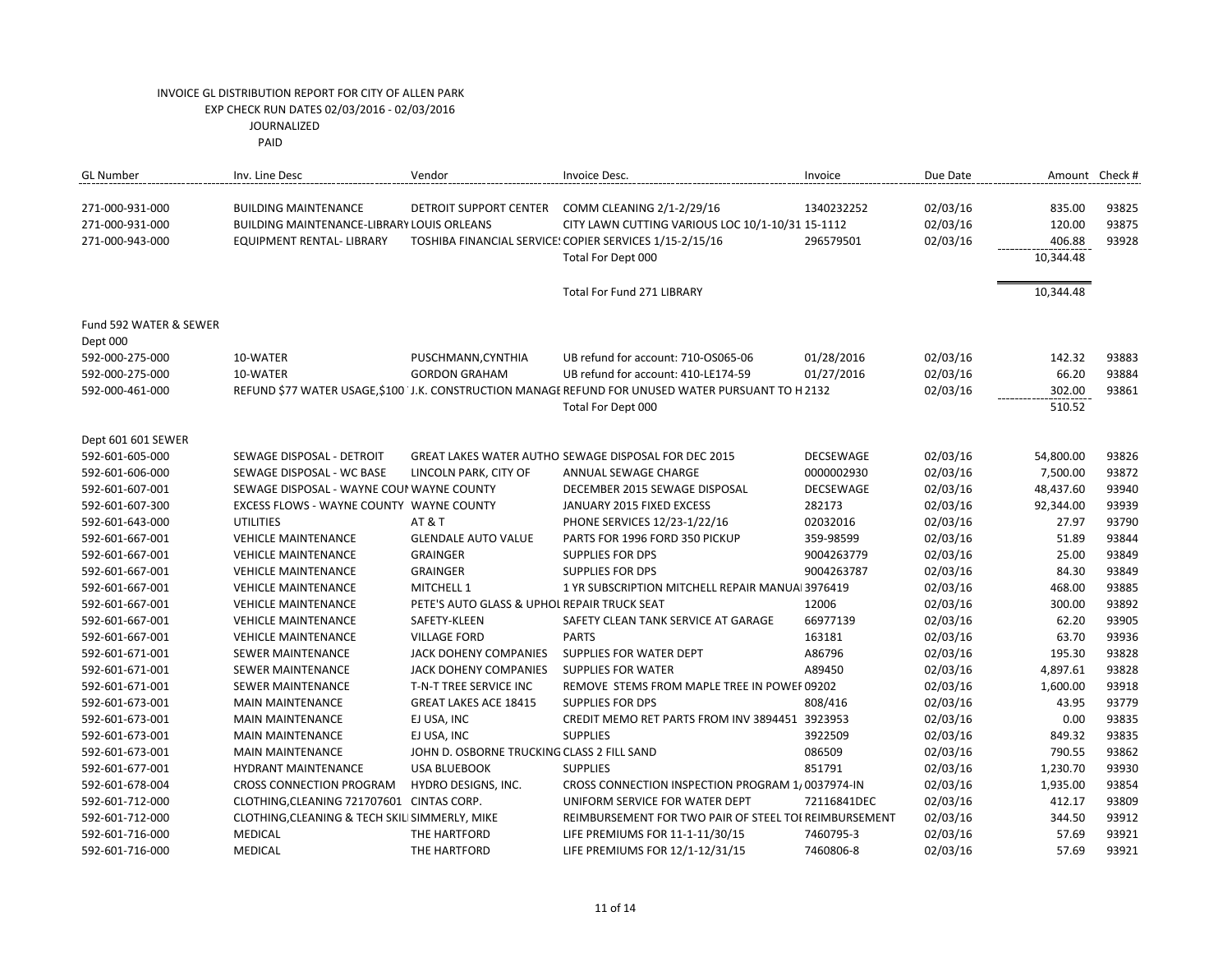| <b>MEDICAL</b><br>THE HARTFORD<br>LIFE PREMIUMS 01/01-01/31/16<br>7460799-5<br>02/03/16<br>57.69<br>93921<br>592-601-716-000<br>02/03/16<br>57.69<br>93921<br>592-601-716-000<br><b>WATER &amp; SEWER</b><br>THE HARTFORD<br>GRP VOL LIFE PREMIUMS 02/01-02/29/16<br>7460800-1<br>02/03/16<br>93921<br>GRP & VOL LIFE PREMIUMS 3/1-3/31/16<br>7460809-2<br>57.69<br>592-601-716-000<br><b>WATER &amp; SEWER</b><br>THE HARTFORD<br>02/03/16<br>277.20<br>93921<br>592-601-717-000<br>RETIREE HEALTH BENEFITS<br>THE HARTFORD<br>LIFE PREMIUMS FOR 11-1-11/30/15<br>7460795-3<br>02/03/16<br>93921<br>592-601-717-000<br>RETIREE HEALTH BENEFITS<br>THE HARTFORD<br>LIFE PREMIUMS FOR 12/1-12/31/15<br>7460806-8<br>277.20<br>93921<br>THE HARTFORD<br>LIFE PREMIUMS 01/01-01/31/16<br>7460799-5<br>02/03/16<br>277.20<br>592-601-717-000<br>RETIREE HEALTH BENEFITS<br>7460800-1<br>02/03/16<br>277.20<br>93921<br>592-601-717-000<br><b>WATER &amp; SEWER RET</b><br>THE HARTFORD<br>GRP VOL LIFE PREMIUMS 02/01-02/29/16<br>93921<br>GRP & VOL LIFE PREMIUMS 3/1-3/31/16<br>7460809-2<br>02/03/16<br>277.20<br>592-601-717-000<br><b>WATER &amp; SEWER RET</b><br>THE HARTFORD<br>02/03/16<br>187.79<br>93906<br><b>OPERATING SUPPLIES</b><br><b>SAM'S CLUB DIRECT</b><br>SERVICES VARIOUS ACCTS 11/19-12/17/15<br>DEC0402519749089<br>592-601-757-000<br>02/03/16<br>840.00<br>93914<br>592-601-822-000<br><b>COMPUTER SERVICE MAINT</b><br>SOUTHERN MICHIGAN INFOR SERVICES FOR DPS&WATER<br>2192<br>SOUTHERN MICHIGAN INFOR SERVICES FOR DPS-WATER<br>02/03/16<br>320.00<br>93914<br>592-601-822-000<br><b>COMPUTER SERVICE MAINT</b><br>2213<br>2215<br>93914<br>592-601-822-000<br><b>COMPUTER SERVICE MAINT</b><br>SOUTHERN MICHIGAN INFOR VARIOUS SERVICES FOR WATER/DPS<br>02/03/16<br>7,040.00<br>02/03/16<br>660.00<br>93896<br>592-601-826-000<br><b>CITY ATTORNEY</b><br>THE PLATO LAW FIRM<br>CHRISTENSEN V AP PROF SERV MAY-JUNE 2015 4982<br>02/03/16<br>93896<br><b>CITY ATTORNEY</b><br>4981<br>75.00<br>592-601-826-000<br>THE PLATO LAW FIRM<br>LISA MALTA V AP PROF MAY-JUNE 2015<br>93846<br>GLOBAL OFFICE SOLUTIONS JANUARY SUPPLIES FOR VARIOUS DEPT<br>CSUM-100815<br>02/03/16<br>136.28<br>592-601-921-000<br>OFFICE SUPPLIES- WATER<br>37.95<br>93910<br>02/03/16<br>592-601-940-500<br>FAIRLANE/INDEPNCE MKT STATIOI SECURITY CENTRAL PROTECTI BURG FIRE HOLDUP RADIO CELL BACKUP 2/1-2, 2305229<br>C.E. RAINES COMPANY<br>02/03/16<br>150.00<br>93808<br>592-601-951-000<br><b>ENGINEERING CONSULTANTS</b><br>ENG /SURVEYING SERVICES WATSON ST PUMP 13305<br>02/03/16<br>117.00<br>93787<br>592-601-960-000<br><b>TRAINING &amp; EDUCATION</b><br>AMERICAN PUBLIC WORK AS: 2016 MEMBERSHIP FOR TOM MURRAY SUPVR 2016 MEMBERSHIP<br>93788<br>02/03/16<br>209.00<br>592-601-960-000<br><b>TRAINING &amp; EDUCATION</b><br>AMERICAN PUBLIC WORK AS! 2016 MEMBERSHIP FOR MATT DOHRING SUPV 2016 MEMBERSHIP<br>93791<br>AMERICAN WATER WORKS A: 2016 MEMBERSHIP FOR TOM MURRAY<br>02/03/16<br>182.00<br>592-601-960-000<br><b>TRAINING &amp; EDUCATION</b><br>7001155714<br>93792<br>02/03/16<br>182.00<br>592-601-960-000<br><b>TRAINING &amp; EDUCATION</b><br>AMERICAN WATER WORKS A: 2016 AWWA MEMBERSHIP J MENSINGER<br>701134890<br>93793<br>02/03/16<br>182.00<br>592-601-960-000<br><b>TRAINING &amp; EDUCATION</b><br>AMERICAN WATER WORKS A: 2016 MEMBERSHIP TERRY KEHR<br>7001143082<br>93879<br>2016 BASIC MATH/HYDRAULIC SHORT COURSE 200001365<br>02/03/16<br>490.00<br>592-601-960-000<br><b>TRAINING &amp; EDUCATION</b><br>MI-AWWA<br>93880<br>592-601-960-000<br><b>TRAINING &amp; EDUCATION</b><br>MI-AWWA<br>2016 BASIC MATH/HYDRAULIC SHORT COURSE 200001364<br>02/03/16<br>400.00<br>AT&T<br>02/03/16<br>200.02<br>93790<br>592-601-962-000<br>MISCELLANEOUS<br>PHONE SERVICES 12/23-1/22/16<br>02032016<br>93874<br>592-601-987-100<br>CAPITAL OUTLAY - SAW GRANT<br>LIQUI-FORCE SERV.<br>SEWER CLEANING AND SEWER VIDEO RECORDI US 1975<br>02/03/16<br>63,589.50<br>PIPE PREP SAW GRANT<br><b>US 1974</b><br>02/03/16<br>2,259.00<br>93874<br>CAPITAL OUTLAY - SAW GRANT<br>LIQUI-FORCE SERV.<br>592-601-987-100<br>Total For Dept 601 601 SEWER<br>295,395.75<br>Dept 603 603 BASIN<br><b>TELEPHONE</b><br>AT&T<br>PHONE SERVICES 12/23-1/22/16<br>02032016<br>02/03/16<br>93790<br>592-603-853-000<br>234.44<br><b>OMNISITE</b><br>ANNUAL FEE TO MONITOR WATSON AND VINE 47939<br>02/03/16<br>552.00<br>93888<br>592-603-853-000<br><b>TELEPHONE</b><br>TELEPHONE- DAVE HAGEMAN BAS VERIZON WIRELESS<br>SERVICES FOR BASIN 12/24-1/23/16<br>9759376076<br>02/03/16<br>50.04<br>93933<br>592-603-853-000<br>93937<br>WADE-TRIM/ASSOCIATES, INI PROF SERVICES 6/28-8/2/15 PHASE 8 PM/ADM 2003970<br>02/03/16<br>1,575.00<br>592-603-930-000<br><b>SEWER MAINTENANCE</b><br>WADE-TRIM/ASSOCIATES, IN PROF SERV 11/1-11/21/15 PHASE 013 ICS PLC/I 2004627<br>02/03/16<br>300.00<br>93937<br>592-603-930-000<br><b>SEWER MAINTENANCE</b><br>WADE-TRIM/ASSOCIATES, INI PROF SERV 11/1-11/21/15 PHASE 015 BASIN LE 2004628<br>02/03/16<br>93937<br>592-603-930-000<br>SEWER MAINTENANCE<br>1,387.00<br>93828<br>JACK DOHENY COMPANIES<br><b>PARTS FOR DPS</b><br>A89719<br>02/03/16<br>72.22<br>592-603-939-000<br><b>VEHICLE MAINTENANCE</b> | <b>GL Number</b> | Inv. Line Desc | Vendor | Invoice Desc.                | Invoice | Due Date | Amount Check # |  |
|--------------------------------------------------------------------------------------------------------------------------------------------------------------------------------------------------------------------------------------------------------------------------------------------------------------------------------------------------------------------------------------------------------------------------------------------------------------------------------------------------------------------------------------------------------------------------------------------------------------------------------------------------------------------------------------------------------------------------------------------------------------------------------------------------------------------------------------------------------------------------------------------------------------------------------------------------------------------------------------------------------------------------------------------------------------------------------------------------------------------------------------------------------------------------------------------------------------------------------------------------------------------------------------------------------------------------------------------------------------------------------------------------------------------------------------------------------------------------------------------------------------------------------------------------------------------------------------------------------------------------------------------------------------------------------------------------------------------------------------------------------------------------------------------------------------------------------------------------------------------------------------------------------------------------------------------------------------------------------------------------------------------------------------------------------------------------------------------------------------------------------------------------------------------------------------------------------------------------------------------------------------------------------------------------------------------------------------------------------------------------------------------------------------------------------------------------------------------------------------------------------------------------------------------------------------------------------------------------------------------------------------------------------------------------------------------------------------------------------------------------------------------------------------------------------------------------------------------------------------------------------------------------------------------------------------------------------------------------------------------------------------------------------------------------------------------------------------------------------------------------------------------------------------------------------------------------------------------------------------------------------------------------------------------------------------------------------------------------------------------------------------------------------------------------------------------------------------------------------------------------------------------------------------------------------------------------------------------------------------------------------------------------------------------------------------------------------------------------------------------------------------------------------------------------------------------------------------------------------------------------------------------------------------------------------------------------------------------------------------------------------------------------------------------------------------------------------------------------------------------------------------------------------------------------------------------------------------------------------------------------------------------------------------------------------------------------------------------------------------------------------------------------------------------------------------------------------------------------------------------------------------------------------------------------------------------------------------------------------------------------------------------------------------------------------------------------------------------------------------------------------------------------------------------------------------------------------------------------------------------------------------------------------------------------------------------------------------------------------------------------------------------------------------------------------------------------------------------------------------------------------------------------------------------------------------------------------------------------------------------------------------------------------------------|------------------|----------------|--------|------------------------------|---------|----------|----------------|--|
|                                                                                                                                                                                                                                                                                                                                                                                                                                                                                                                                                                                                                                                                                                                                                                                                                                                                                                                                                                                                                                                                                                                                                                                                                                                                                                                                                                                                                                                                                                                                                                                                                                                                                                                                                                                                                                                                                                                                                                                                                                                                                                                                                                                                                                                                                                                                                                                                                                                                                                                                                                                                                                                                                                                                                                                                                                                                                                                                                                                                                                                                                                                                                                                                                                                                                                                                                                                                                                                                                                                                                                                                                                                                                                                                                                                                                                                                                                                                                                                                                                                                                                                                                                                                                                                                                                                                                                                                                                                                                                                                                                                                                                                                                                                                                                                                                                                                                                                                                                                                                                                                                                                                                                                                                                                                                            |                  |                |        |                              |         |          |                |  |
|                                                                                                                                                                                                                                                                                                                                                                                                                                                                                                                                                                                                                                                                                                                                                                                                                                                                                                                                                                                                                                                                                                                                                                                                                                                                                                                                                                                                                                                                                                                                                                                                                                                                                                                                                                                                                                                                                                                                                                                                                                                                                                                                                                                                                                                                                                                                                                                                                                                                                                                                                                                                                                                                                                                                                                                                                                                                                                                                                                                                                                                                                                                                                                                                                                                                                                                                                                                                                                                                                                                                                                                                                                                                                                                                                                                                                                                                                                                                                                                                                                                                                                                                                                                                                                                                                                                                                                                                                                                                                                                                                                                                                                                                                                                                                                                                                                                                                                                                                                                                                                                                                                                                                                                                                                                                                            |                  |                |        |                              |         |          |                |  |
|                                                                                                                                                                                                                                                                                                                                                                                                                                                                                                                                                                                                                                                                                                                                                                                                                                                                                                                                                                                                                                                                                                                                                                                                                                                                                                                                                                                                                                                                                                                                                                                                                                                                                                                                                                                                                                                                                                                                                                                                                                                                                                                                                                                                                                                                                                                                                                                                                                                                                                                                                                                                                                                                                                                                                                                                                                                                                                                                                                                                                                                                                                                                                                                                                                                                                                                                                                                                                                                                                                                                                                                                                                                                                                                                                                                                                                                                                                                                                                                                                                                                                                                                                                                                                                                                                                                                                                                                                                                                                                                                                                                                                                                                                                                                                                                                                                                                                                                                                                                                                                                                                                                                                                                                                                                                                            |                  |                |        |                              |         |          |                |  |
|                                                                                                                                                                                                                                                                                                                                                                                                                                                                                                                                                                                                                                                                                                                                                                                                                                                                                                                                                                                                                                                                                                                                                                                                                                                                                                                                                                                                                                                                                                                                                                                                                                                                                                                                                                                                                                                                                                                                                                                                                                                                                                                                                                                                                                                                                                                                                                                                                                                                                                                                                                                                                                                                                                                                                                                                                                                                                                                                                                                                                                                                                                                                                                                                                                                                                                                                                                                                                                                                                                                                                                                                                                                                                                                                                                                                                                                                                                                                                                                                                                                                                                                                                                                                                                                                                                                                                                                                                                                                                                                                                                                                                                                                                                                                                                                                                                                                                                                                                                                                                                                                                                                                                                                                                                                                                            |                  |                |        |                              |         |          |                |  |
|                                                                                                                                                                                                                                                                                                                                                                                                                                                                                                                                                                                                                                                                                                                                                                                                                                                                                                                                                                                                                                                                                                                                                                                                                                                                                                                                                                                                                                                                                                                                                                                                                                                                                                                                                                                                                                                                                                                                                                                                                                                                                                                                                                                                                                                                                                                                                                                                                                                                                                                                                                                                                                                                                                                                                                                                                                                                                                                                                                                                                                                                                                                                                                                                                                                                                                                                                                                                                                                                                                                                                                                                                                                                                                                                                                                                                                                                                                                                                                                                                                                                                                                                                                                                                                                                                                                                                                                                                                                                                                                                                                                                                                                                                                                                                                                                                                                                                                                                                                                                                                                                                                                                                                                                                                                                                            |                  |                |        |                              |         |          |                |  |
|                                                                                                                                                                                                                                                                                                                                                                                                                                                                                                                                                                                                                                                                                                                                                                                                                                                                                                                                                                                                                                                                                                                                                                                                                                                                                                                                                                                                                                                                                                                                                                                                                                                                                                                                                                                                                                                                                                                                                                                                                                                                                                                                                                                                                                                                                                                                                                                                                                                                                                                                                                                                                                                                                                                                                                                                                                                                                                                                                                                                                                                                                                                                                                                                                                                                                                                                                                                                                                                                                                                                                                                                                                                                                                                                                                                                                                                                                                                                                                                                                                                                                                                                                                                                                                                                                                                                                                                                                                                                                                                                                                                                                                                                                                                                                                                                                                                                                                                                                                                                                                                                                                                                                                                                                                                                                            |                  |                |        |                              |         |          |                |  |
|                                                                                                                                                                                                                                                                                                                                                                                                                                                                                                                                                                                                                                                                                                                                                                                                                                                                                                                                                                                                                                                                                                                                                                                                                                                                                                                                                                                                                                                                                                                                                                                                                                                                                                                                                                                                                                                                                                                                                                                                                                                                                                                                                                                                                                                                                                                                                                                                                                                                                                                                                                                                                                                                                                                                                                                                                                                                                                                                                                                                                                                                                                                                                                                                                                                                                                                                                                                                                                                                                                                                                                                                                                                                                                                                                                                                                                                                                                                                                                                                                                                                                                                                                                                                                                                                                                                                                                                                                                                                                                                                                                                                                                                                                                                                                                                                                                                                                                                                                                                                                                                                                                                                                                                                                                                                                            |                  |                |        |                              |         |          |                |  |
|                                                                                                                                                                                                                                                                                                                                                                                                                                                                                                                                                                                                                                                                                                                                                                                                                                                                                                                                                                                                                                                                                                                                                                                                                                                                                                                                                                                                                                                                                                                                                                                                                                                                                                                                                                                                                                                                                                                                                                                                                                                                                                                                                                                                                                                                                                                                                                                                                                                                                                                                                                                                                                                                                                                                                                                                                                                                                                                                                                                                                                                                                                                                                                                                                                                                                                                                                                                                                                                                                                                                                                                                                                                                                                                                                                                                                                                                                                                                                                                                                                                                                                                                                                                                                                                                                                                                                                                                                                                                                                                                                                                                                                                                                                                                                                                                                                                                                                                                                                                                                                                                                                                                                                                                                                                                                            |                  |                |        |                              |         |          |                |  |
|                                                                                                                                                                                                                                                                                                                                                                                                                                                                                                                                                                                                                                                                                                                                                                                                                                                                                                                                                                                                                                                                                                                                                                                                                                                                                                                                                                                                                                                                                                                                                                                                                                                                                                                                                                                                                                                                                                                                                                                                                                                                                                                                                                                                                                                                                                                                                                                                                                                                                                                                                                                                                                                                                                                                                                                                                                                                                                                                                                                                                                                                                                                                                                                                                                                                                                                                                                                                                                                                                                                                                                                                                                                                                                                                                                                                                                                                                                                                                                                                                                                                                                                                                                                                                                                                                                                                                                                                                                                                                                                                                                                                                                                                                                                                                                                                                                                                                                                                                                                                                                                                                                                                                                                                                                                                                            |                  |                |        |                              |         |          |                |  |
|                                                                                                                                                                                                                                                                                                                                                                                                                                                                                                                                                                                                                                                                                                                                                                                                                                                                                                                                                                                                                                                                                                                                                                                                                                                                                                                                                                                                                                                                                                                                                                                                                                                                                                                                                                                                                                                                                                                                                                                                                                                                                                                                                                                                                                                                                                                                                                                                                                                                                                                                                                                                                                                                                                                                                                                                                                                                                                                                                                                                                                                                                                                                                                                                                                                                                                                                                                                                                                                                                                                                                                                                                                                                                                                                                                                                                                                                                                                                                                                                                                                                                                                                                                                                                                                                                                                                                                                                                                                                                                                                                                                                                                                                                                                                                                                                                                                                                                                                                                                                                                                                                                                                                                                                                                                                                            |                  |                |        |                              |         |          |                |  |
|                                                                                                                                                                                                                                                                                                                                                                                                                                                                                                                                                                                                                                                                                                                                                                                                                                                                                                                                                                                                                                                                                                                                                                                                                                                                                                                                                                                                                                                                                                                                                                                                                                                                                                                                                                                                                                                                                                                                                                                                                                                                                                                                                                                                                                                                                                                                                                                                                                                                                                                                                                                                                                                                                                                                                                                                                                                                                                                                                                                                                                                                                                                                                                                                                                                                                                                                                                                                                                                                                                                                                                                                                                                                                                                                                                                                                                                                                                                                                                                                                                                                                                                                                                                                                                                                                                                                                                                                                                                                                                                                                                                                                                                                                                                                                                                                                                                                                                                                                                                                                                                                                                                                                                                                                                                                                            |                  |                |        |                              |         |          |                |  |
|                                                                                                                                                                                                                                                                                                                                                                                                                                                                                                                                                                                                                                                                                                                                                                                                                                                                                                                                                                                                                                                                                                                                                                                                                                                                                                                                                                                                                                                                                                                                                                                                                                                                                                                                                                                                                                                                                                                                                                                                                                                                                                                                                                                                                                                                                                                                                                                                                                                                                                                                                                                                                                                                                                                                                                                                                                                                                                                                                                                                                                                                                                                                                                                                                                                                                                                                                                                                                                                                                                                                                                                                                                                                                                                                                                                                                                                                                                                                                                                                                                                                                                                                                                                                                                                                                                                                                                                                                                                                                                                                                                                                                                                                                                                                                                                                                                                                                                                                                                                                                                                                                                                                                                                                                                                                                            |                  |                |        |                              |         |          |                |  |
|                                                                                                                                                                                                                                                                                                                                                                                                                                                                                                                                                                                                                                                                                                                                                                                                                                                                                                                                                                                                                                                                                                                                                                                                                                                                                                                                                                                                                                                                                                                                                                                                                                                                                                                                                                                                                                                                                                                                                                                                                                                                                                                                                                                                                                                                                                                                                                                                                                                                                                                                                                                                                                                                                                                                                                                                                                                                                                                                                                                                                                                                                                                                                                                                                                                                                                                                                                                                                                                                                                                                                                                                                                                                                                                                                                                                                                                                                                                                                                                                                                                                                                                                                                                                                                                                                                                                                                                                                                                                                                                                                                                                                                                                                                                                                                                                                                                                                                                                                                                                                                                                                                                                                                                                                                                                                            |                  |                |        |                              |         |          |                |  |
|                                                                                                                                                                                                                                                                                                                                                                                                                                                                                                                                                                                                                                                                                                                                                                                                                                                                                                                                                                                                                                                                                                                                                                                                                                                                                                                                                                                                                                                                                                                                                                                                                                                                                                                                                                                                                                                                                                                                                                                                                                                                                                                                                                                                                                                                                                                                                                                                                                                                                                                                                                                                                                                                                                                                                                                                                                                                                                                                                                                                                                                                                                                                                                                                                                                                                                                                                                                                                                                                                                                                                                                                                                                                                                                                                                                                                                                                                                                                                                                                                                                                                                                                                                                                                                                                                                                                                                                                                                                                                                                                                                                                                                                                                                                                                                                                                                                                                                                                                                                                                                                                                                                                                                                                                                                                                            |                  |                |        |                              |         |          |                |  |
|                                                                                                                                                                                                                                                                                                                                                                                                                                                                                                                                                                                                                                                                                                                                                                                                                                                                                                                                                                                                                                                                                                                                                                                                                                                                                                                                                                                                                                                                                                                                                                                                                                                                                                                                                                                                                                                                                                                                                                                                                                                                                                                                                                                                                                                                                                                                                                                                                                                                                                                                                                                                                                                                                                                                                                                                                                                                                                                                                                                                                                                                                                                                                                                                                                                                                                                                                                                                                                                                                                                                                                                                                                                                                                                                                                                                                                                                                                                                                                                                                                                                                                                                                                                                                                                                                                                                                                                                                                                                                                                                                                                                                                                                                                                                                                                                                                                                                                                                                                                                                                                                                                                                                                                                                                                                                            |                  |                |        |                              |         |          |                |  |
|                                                                                                                                                                                                                                                                                                                                                                                                                                                                                                                                                                                                                                                                                                                                                                                                                                                                                                                                                                                                                                                                                                                                                                                                                                                                                                                                                                                                                                                                                                                                                                                                                                                                                                                                                                                                                                                                                                                                                                                                                                                                                                                                                                                                                                                                                                                                                                                                                                                                                                                                                                                                                                                                                                                                                                                                                                                                                                                                                                                                                                                                                                                                                                                                                                                                                                                                                                                                                                                                                                                                                                                                                                                                                                                                                                                                                                                                                                                                                                                                                                                                                                                                                                                                                                                                                                                                                                                                                                                                                                                                                                                                                                                                                                                                                                                                                                                                                                                                                                                                                                                                                                                                                                                                                                                                                            |                  |                |        |                              |         |          |                |  |
|                                                                                                                                                                                                                                                                                                                                                                                                                                                                                                                                                                                                                                                                                                                                                                                                                                                                                                                                                                                                                                                                                                                                                                                                                                                                                                                                                                                                                                                                                                                                                                                                                                                                                                                                                                                                                                                                                                                                                                                                                                                                                                                                                                                                                                                                                                                                                                                                                                                                                                                                                                                                                                                                                                                                                                                                                                                                                                                                                                                                                                                                                                                                                                                                                                                                                                                                                                                                                                                                                                                                                                                                                                                                                                                                                                                                                                                                                                                                                                                                                                                                                                                                                                                                                                                                                                                                                                                                                                                                                                                                                                                                                                                                                                                                                                                                                                                                                                                                                                                                                                                                                                                                                                                                                                                                                            |                  |                |        |                              |         |          |                |  |
|                                                                                                                                                                                                                                                                                                                                                                                                                                                                                                                                                                                                                                                                                                                                                                                                                                                                                                                                                                                                                                                                                                                                                                                                                                                                                                                                                                                                                                                                                                                                                                                                                                                                                                                                                                                                                                                                                                                                                                                                                                                                                                                                                                                                                                                                                                                                                                                                                                                                                                                                                                                                                                                                                                                                                                                                                                                                                                                                                                                                                                                                                                                                                                                                                                                                                                                                                                                                                                                                                                                                                                                                                                                                                                                                                                                                                                                                                                                                                                                                                                                                                                                                                                                                                                                                                                                                                                                                                                                                                                                                                                                                                                                                                                                                                                                                                                                                                                                                                                                                                                                                                                                                                                                                                                                                                            |                  |                |        |                              |         |          |                |  |
|                                                                                                                                                                                                                                                                                                                                                                                                                                                                                                                                                                                                                                                                                                                                                                                                                                                                                                                                                                                                                                                                                                                                                                                                                                                                                                                                                                                                                                                                                                                                                                                                                                                                                                                                                                                                                                                                                                                                                                                                                                                                                                                                                                                                                                                                                                                                                                                                                                                                                                                                                                                                                                                                                                                                                                                                                                                                                                                                                                                                                                                                                                                                                                                                                                                                                                                                                                                                                                                                                                                                                                                                                                                                                                                                                                                                                                                                                                                                                                                                                                                                                                                                                                                                                                                                                                                                                                                                                                                                                                                                                                                                                                                                                                                                                                                                                                                                                                                                                                                                                                                                                                                                                                                                                                                                                            |                  |                |        |                              |         |          |                |  |
|                                                                                                                                                                                                                                                                                                                                                                                                                                                                                                                                                                                                                                                                                                                                                                                                                                                                                                                                                                                                                                                                                                                                                                                                                                                                                                                                                                                                                                                                                                                                                                                                                                                                                                                                                                                                                                                                                                                                                                                                                                                                                                                                                                                                                                                                                                                                                                                                                                                                                                                                                                                                                                                                                                                                                                                                                                                                                                                                                                                                                                                                                                                                                                                                                                                                                                                                                                                                                                                                                                                                                                                                                                                                                                                                                                                                                                                                                                                                                                                                                                                                                                                                                                                                                                                                                                                                                                                                                                                                                                                                                                                                                                                                                                                                                                                                                                                                                                                                                                                                                                                                                                                                                                                                                                                                                            |                  |                |        |                              |         |          |                |  |
|                                                                                                                                                                                                                                                                                                                                                                                                                                                                                                                                                                                                                                                                                                                                                                                                                                                                                                                                                                                                                                                                                                                                                                                                                                                                                                                                                                                                                                                                                                                                                                                                                                                                                                                                                                                                                                                                                                                                                                                                                                                                                                                                                                                                                                                                                                                                                                                                                                                                                                                                                                                                                                                                                                                                                                                                                                                                                                                                                                                                                                                                                                                                                                                                                                                                                                                                                                                                                                                                                                                                                                                                                                                                                                                                                                                                                                                                                                                                                                                                                                                                                                                                                                                                                                                                                                                                                                                                                                                                                                                                                                                                                                                                                                                                                                                                                                                                                                                                                                                                                                                                                                                                                                                                                                                                                            |                  |                |        |                              |         |          |                |  |
|                                                                                                                                                                                                                                                                                                                                                                                                                                                                                                                                                                                                                                                                                                                                                                                                                                                                                                                                                                                                                                                                                                                                                                                                                                                                                                                                                                                                                                                                                                                                                                                                                                                                                                                                                                                                                                                                                                                                                                                                                                                                                                                                                                                                                                                                                                                                                                                                                                                                                                                                                                                                                                                                                                                                                                                                                                                                                                                                                                                                                                                                                                                                                                                                                                                                                                                                                                                                                                                                                                                                                                                                                                                                                                                                                                                                                                                                                                                                                                                                                                                                                                                                                                                                                                                                                                                                                                                                                                                                                                                                                                                                                                                                                                                                                                                                                                                                                                                                                                                                                                                                                                                                                                                                                                                                                            |                  |                |        |                              |         |          |                |  |
|                                                                                                                                                                                                                                                                                                                                                                                                                                                                                                                                                                                                                                                                                                                                                                                                                                                                                                                                                                                                                                                                                                                                                                                                                                                                                                                                                                                                                                                                                                                                                                                                                                                                                                                                                                                                                                                                                                                                                                                                                                                                                                                                                                                                                                                                                                                                                                                                                                                                                                                                                                                                                                                                                                                                                                                                                                                                                                                                                                                                                                                                                                                                                                                                                                                                                                                                                                                                                                                                                                                                                                                                                                                                                                                                                                                                                                                                                                                                                                                                                                                                                                                                                                                                                                                                                                                                                                                                                                                                                                                                                                                                                                                                                                                                                                                                                                                                                                                                                                                                                                                                                                                                                                                                                                                                                            |                  |                |        |                              |         |          |                |  |
|                                                                                                                                                                                                                                                                                                                                                                                                                                                                                                                                                                                                                                                                                                                                                                                                                                                                                                                                                                                                                                                                                                                                                                                                                                                                                                                                                                                                                                                                                                                                                                                                                                                                                                                                                                                                                                                                                                                                                                                                                                                                                                                                                                                                                                                                                                                                                                                                                                                                                                                                                                                                                                                                                                                                                                                                                                                                                                                                                                                                                                                                                                                                                                                                                                                                                                                                                                                                                                                                                                                                                                                                                                                                                                                                                                                                                                                                                                                                                                                                                                                                                                                                                                                                                                                                                                                                                                                                                                                                                                                                                                                                                                                                                                                                                                                                                                                                                                                                                                                                                                                                                                                                                                                                                                                                                            |                  |                |        |                              |         |          |                |  |
|                                                                                                                                                                                                                                                                                                                                                                                                                                                                                                                                                                                                                                                                                                                                                                                                                                                                                                                                                                                                                                                                                                                                                                                                                                                                                                                                                                                                                                                                                                                                                                                                                                                                                                                                                                                                                                                                                                                                                                                                                                                                                                                                                                                                                                                                                                                                                                                                                                                                                                                                                                                                                                                                                                                                                                                                                                                                                                                                                                                                                                                                                                                                                                                                                                                                                                                                                                                                                                                                                                                                                                                                                                                                                                                                                                                                                                                                                                                                                                                                                                                                                                                                                                                                                                                                                                                                                                                                                                                                                                                                                                                                                                                                                                                                                                                                                                                                                                                                                                                                                                                                                                                                                                                                                                                                                            |                  |                |        |                              |         |          |                |  |
|                                                                                                                                                                                                                                                                                                                                                                                                                                                                                                                                                                                                                                                                                                                                                                                                                                                                                                                                                                                                                                                                                                                                                                                                                                                                                                                                                                                                                                                                                                                                                                                                                                                                                                                                                                                                                                                                                                                                                                                                                                                                                                                                                                                                                                                                                                                                                                                                                                                                                                                                                                                                                                                                                                                                                                                                                                                                                                                                                                                                                                                                                                                                                                                                                                                                                                                                                                                                                                                                                                                                                                                                                                                                                                                                                                                                                                                                                                                                                                                                                                                                                                                                                                                                                                                                                                                                                                                                                                                                                                                                                                                                                                                                                                                                                                                                                                                                                                                                                                                                                                                                                                                                                                                                                                                                                            |                  |                |        |                              |         |          |                |  |
|                                                                                                                                                                                                                                                                                                                                                                                                                                                                                                                                                                                                                                                                                                                                                                                                                                                                                                                                                                                                                                                                                                                                                                                                                                                                                                                                                                                                                                                                                                                                                                                                                                                                                                                                                                                                                                                                                                                                                                                                                                                                                                                                                                                                                                                                                                                                                                                                                                                                                                                                                                                                                                                                                                                                                                                                                                                                                                                                                                                                                                                                                                                                                                                                                                                                                                                                                                                                                                                                                                                                                                                                                                                                                                                                                                                                                                                                                                                                                                                                                                                                                                                                                                                                                                                                                                                                                                                                                                                                                                                                                                                                                                                                                                                                                                                                                                                                                                                                                                                                                                                                                                                                                                                                                                                                                            |                  |                |        |                              |         |          |                |  |
|                                                                                                                                                                                                                                                                                                                                                                                                                                                                                                                                                                                                                                                                                                                                                                                                                                                                                                                                                                                                                                                                                                                                                                                                                                                                                                                                                                                                                                                                                                                                                                                                                                                                                                                                                                                                                                                                                                                                                                                                                                                                                                                                                                                                                                                                                                                                                                                                                                                                                                                                                                                                                                                                                                                                                                                                                                                                                                                                                                                                                                                                                                                                                                                                                                                                                                                                                                                                                                                                                                                                                                                                                                                                                                                                                                                                                                                                                                                                                                                                                                                                                                                                                                                                                                                                                                                                                                                                                                                                                                                                                                                                                                                                                                                                                                                                                                                                                                                                                                                                                                                                                                                                                                                                                                                                                            |                  |                |        |                              |         |          |                |  |
|                                                                                                                                                                                                                                                                                                                                                                                                                                                                                                                                                                                                                                                                                                                                                                                                                                                                                                                                                                                                                                                                                                                                                                                                                                                                                                                                                                                                                                                                                                                                                                                                                                                                                                                                                                                                                                                                                                                                                                                                                                                                                                                                                                                                                                                                                                                                                                                                                                                                                                                                                                                                                                                                                                                                                                                                                                                                                                                                                                                                                                                                                                                                                                                                                                                                                                                                                                                                                                                                                                                                                                                                                                                                                                                                                                                                                                                                                                                                                                                                                                                                                                                                                                                                                                                                                                                                                                                                                                                                                                                                                                                                                                                                                                                                                                                                                                                                                                                                                                                                                                                                                                                                                                                                                                                                                            |                  |                |        |                              |         |          |                |  |
|                                                                                                                                                                                                                                                                                                                                                                                                                                                                                                                                                                                                                                                                                                                                                                                                                                                                                                                                                                                                                                                                                                                                                                                                                                                                                                                                                                                                                                                                                                                                                                                                                                                                                                                                                                                                                                                                                                                                                                                                                                                                                                                                                                                                                                                                                                                                                                                                                                                                                                                                                                                                                                                                                                                                                                                                                                                                                                                                                                                                                                                                                                                                                                                                                                                                                                                                                                                                                                                                                                                                                                                                                                                                                                                                                                                                                                                                                                                                                                                                                                                                                                                                                                                                                                                                                                                                                                                                                                                                                                                                                                                                                                                                                                                                                                                                                                                                                                                                                                                                                                                                                                                                                                                                                                                                                            |                  |                |        |                              |         |          |                |  |
|                                                                                                                                                                                                                                                                                                                                                                                                                                                                                                                                                                                                                                                                                                                                                                                                                                                                                                                                                                                                                                                                                                                                                                                                                                                                                                                                                                                                                                                                                                                                                                                                                                                                                                                                                                                                                                                                                                                                                                                                                                                                                                                                                                                                                                                                                                                                                                                                                                                                                                                                                                                                                                                                                                                                                                                                                                                                                                                                                                                                                                                                                                                                                                                                                                                                                                                                                                                                                                                                                                                                                                                                                                                                                                                                                                                                                                                                                                                                                                                                                                                                                                                                                                                                                                                                                                                                                                                                                                                                                                                                                                                                                                                                                                                                                                                                                                                                                                                                                                                                                                                                                                                                                                                                                                                                                            |                  |                |        |                              |         |          |                |  |
|                                                                                                                                                                                                                                                                                                                                                                                                                                                                                                                                                                                                                                                                                                                                                                                                                                                                                                                                                                                                                                                                                                                                                                                                                                                                                                                                                                                                                                                                                                                                                                                                                                                                                                                                                                                                                                                                                                                                                                                                                                                                                                                                                                                                                                                                                                                                                                                                                                                                                                                                                                                                                                                                                                                                                                                                                                                                                                                                                                                                                                                                                                                                                                                                                                                                                                                                                                                                                                                                                                                                                                                                                                                                                                                                                                                                                                                                                                                                                                                                                                                                                                                                                                                                                                                                                                                                                                                                                                                                                                                                                                                                                                                                                                                                                                                                                                                                                                                                                                                                                                                                                                                                                                                                                                                                                            |                  |                |        |                              |         |          |                |  |
|                                                                                                                                                                                                                                                                                                                                                                                                                                                                                                                                                                                                                                                                                                                                                                                                                                                                                                                                                                                                                                                                                                                                                                                                                                                                                                                                                                                                                                                                                                                                                                                                                                                                                                                                                                                                                                                                                                                                                                                                                                                                                                                                                                                                                                                                                                                                                                                                                                                                                                                                                                                                                                                                                                                                                                                                                                                                                                                                                                                                                                                                                                                                                                                                                                                                                                                                                                                                                                                                                                                                                                                                                                                                                                                                                                                                                                                                                                                                                                                                                                                                                                                                                                                                                                                                                                                                                                                                                                                                                                                                                                                                                                                                                                                                                                                                                                                                                                                                                                                                                                                                                                                                                                                                                                                                                            |                  |                |        |                              |         |          |                |  |
|                                                                                                                                                                                                                                                                                                                                                                                                                                                                                                                                                                                                                                                                                                                                                                                                                                                                                                                                                                                                                                                                                                                                                                                                                                                                                                                                                                                                                                                                                                                                                                                                                                                                                                                                                                                                                                                                                                                                                                                                                                                                                                                                                                                                                                                                                                                                                                                                                                                                                                                                                                                                                                                                                                                                                                                                                                                                                                                                                                                                                                                                                                                                                                                                                                                                                                                                                                                                                                                                                                                                                                                                                                                                                                                                                                                                                                                                                                                                                                                                                                                                                                                                                                                                                                                                                                                                                                                                                                                                                                                                                                                                                                                                                                                                                                                                                                                                                                                                                                                                                                                                                                                                                                                                                                                                                            |                  |                |        |                              |         |          |                |  |
|                                                                                                                                                                                                                                                                                                                                                                                                                                                                                                                                                                                                                                                                                                                                                                                                                                                                                                                                                                                                                                                                                                                                                                                                                                                                                                                                                                                                                                                                                                                                                                                                                                                                                                                                                                                                                                                                                                                                                                                                                                                                                                                                                                                                                                                                                                                                                                                                                                                                                                                                                                                                                                                                                                                                                                                                                                                                                                                                                                                                                                                                                                                                                                                                                                                                                                                                                                                                                                                                                                                                                                                                                                                                                                                                                                                                                                                                                                                                                                                                                                                                                                                                                                                                                                                                                                                                                                                                                                                                                                                                                                                                                                                                                                                                                                                                                                                                                                                                                                                                                                                                                                                                                                                                                                                                                            |                  |                |        |                              |         |          |                |  |
|                                                                                                                                                                                                                                                                                                                                                                                                                                                                                                                                                                                                                                                                                                                                                                                                                                                                                                                                                                                                                                                                                                                                                                                                                                                                                                                                                                                                                                                                                                                                                                                                                                                                                                                                                                                                                                                                                                                                                                                                                                                                                                                                                                                                                                                                                                                                                                                                                                                                                                                                                                                                                                                                                                                                                                                                                                                                                                                                                                                                                                                                                                                                                                                                                                                                                                                                                                                                                                                                                                                                                                                                                                                                                                                                                                                                                                                                                                                                                                                                                                                                                                                                                                                                                                                                                                                                                                                                                                                                                                                                                                                                                                                                                                                                                                                                                                                                                                                                                                                                                                                                                                                                                                                                                                                                                            |                  |                |        |                              |         |          |                |  |
|                                                                                                                                                                                                                                                                                                                                                                                                                                                                                                                                                                                                                                                                                                                                                                                                                                                                                                                                                                                                                                                                                                                                                                                                                                                                                                                                                                                                                                                                                                                                                                                                                                                                                                                                                                                                                                                                                                                                                                                                                                                                                                                                                                                                                                                                                                                                                                                                                                                                                                                                                                                                                                                                                                                                                                                                                                                                                                                                                                                                                                                                                                                                                                                                                                                                                                                                                                                                                                                                                                                                                                                                                                                                                                                                                                                                                                                                                                                                                                                                                                                                                                                                                                                                                                                                                                                                                                                                                                                                                                                                                                                                                                                                                                                                                                                                                                                                                                                                                                                                                                                                                                                                                                                                                                                                                            |                  |                |        |                              |         |          |                |  |
|                                                                                                                                                                                                                                                                                                                                                                                                                                                                                                                                                                                                                                                                                                                                                                                                                                                                                                                                                                                                                                                                                                                                                                                                                                                                                                                                                                                                                                                                                                                                                                                                                                                                                                                                                                                                                                                                                                                                                                                                                                                                                                                                                                                                                                                                                                                                                                                                                                                                                                                                                                                                                                                                                                                                                                                                                                                                                                                                                                                                                                                                                                                                                                                                                                                                                                                                                                                                                                                                                                                                                                                                                                                                                                                                                                                                                                                                                                                                                                                                                                                                                                                                                                                                                                                                                                                                                                                                                                                                                                                                                                                                                                                                                                                                                                                                                                                                                                                                                                                                                                                                                                                                                                                                                                                                                            |                  |                |        |                              |         |          |                |  |
|                                                                                                                                                                                                                                                                                                                                                                                                                                                                                                                                                                                                                                                                                                                                                                                                                                                                                                                                                                                                                                                                                                                                                                                                                                                                                                                                                                                                                                                                                                                                                                                                                                                                                                                                                                                                                                                                                                                                                                                                                                                                                                                                                                                                                                                                                                                                                                                                                                                                                                                                                                                                                                                                                                                                                                                                                                                                                                                                                                                                                                                                                                                                                                                                                                                                                                                                                                                                                                                                                                                                                                                                                                                                                                                                                                                                                                                                                                                                                                                                                                                                                                                                                                                                                                                                                                                                                                                                                                                                                                                                                                                                                                                                                                                                                                                                                                                                                                                                                                                                                                                                                                                                                                                                                                                                                            |                  |                |        | Total For Dept 603 603 BASIN |         |          | 4,170.70       |  |
| 300,076.97<br>Total For Fund 592 WATER & SEWER                                                                                                                                                                                                                                                                                                                                                                                                                                                                                                                                                                                                                                                                                                                                                                                                                                                                                                                                                                                                                                                                                                                                                                                                                                                                                                                                                                                                                                                                                                                                                                                                                                                                                                                                                                                                                                                                                                                                                                                                                                                                                                                                                                                                                                                                                                                                                                                                                                                                                                                                                                                                                                                                                                                                                                                                                                                                                                                                                                                                                                                                                                                                                                                                                                                                                                                                                                                                                                                                                                                                                                                                                                                                                                                                                                                                                                                                                                                                                                                                                                                                                                                                                                                                                                                                                                                                                                                                                                                                                                                                                                                                                                                                                                                                                                                                                                                                                                                                                                                                                                                                                                                                                                                                                                             |                  |                |        |                              |         |          |                |  |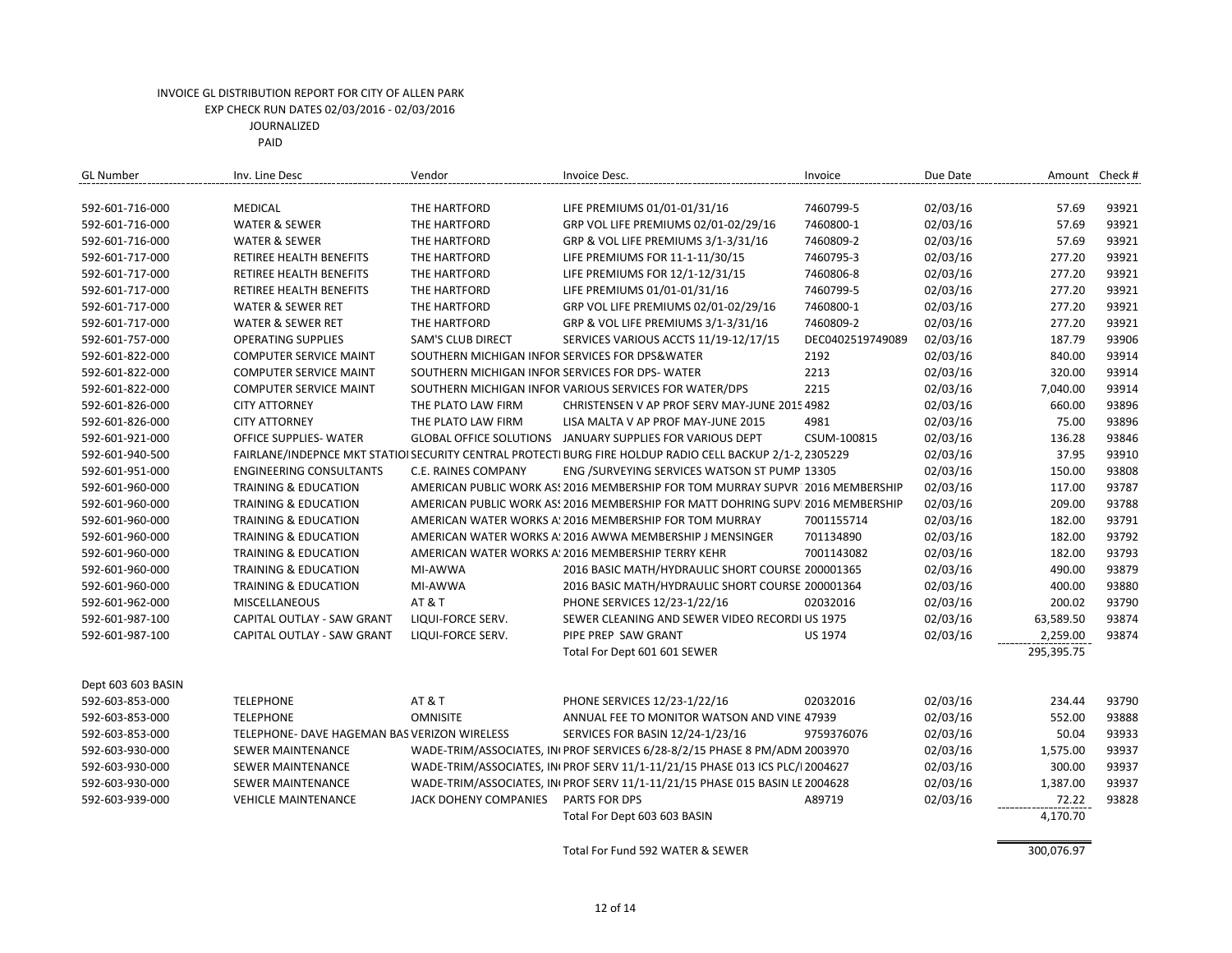| <b>GL Number</b>                    | Inv. Line Desc                 | Vendor                   | Invoice Desc.                                                                      | Invoice                 | Due Date |            | Amount Check # |
|-------------------------------------|--------------------------------|--------------------------|------------------------------------------------------------------------------------|-------------------------|----------|------------|----------------|
|                                     |                                |                          |                                                                                    |                         |          |            |                |
| Fund 701 TRUST AND AGENCY           |                                |                          |                                                                                    |                         |          |            |                |
| Dept 000                            |                                |                          |                                                                                    |                         |          |            |                |
| 701-000-241-000                     | HISTORICAL MUSEUM ESCROW       | ALLEN PARK, CITY OF.     | <b>WATER SERVICE 10/1-1/1/16</b>                                                   | 340-EN155-04            | 02/03/16 | 45.35      | 93785          |
| 701-000-242-000                     | <b>CITY FESTIVITIES ESCROW</b> | <b>CBS OUTDOOR</b>       | BILLBOARD ADVERTISING FOR 2016 STREET FAI 2016 STREET FAIR                         |                         | 02/03/16 | 1,500.00   | 93804          |
| 701-000-242-000                     | <b>CITY FESTIVITIES ESCROW</b> |                          | REMEDY ENTERTAINMENT LL DEPOSIT FOR 2016 STREETFAIR                                | 2016 STREETFAIR         | 02/03/16 | 600.00     | 93899          |
| 701-000-246-500                     | <b>ENGINEERING ESCROW</b>      | C.E. RAINES COMPANY      | AP UTILITY / PAVEMENT REPAIR RFQ                                                   | 13307                   | 02/03/16 | 540.00     | 93806          |
| 701-000-246-500                     | <b>ENGINEERING ESCROW</b>      | C.E. RAINES COMPANY      | 2016 ROAD PAVING PROJ, SURVEY/DESIGN                                               | 13343                   | 02/03/16 | 18,000.00  | 93806          |
| 701-000-246-500                     | <b>ENGINEERING ESCROW</b>      | C.E. RAINES COMPANY      | <b>GENERAL PROJECT CERCO JOB AP-01</b>                                             | 13303                   | 02/03/16 | 4,204.00   | 93806          |
| 701-000-246-500                     | <b>ENGINEERING ESCROW</b>      | C.E. RAINES COMPANY      | MARATHON PIPELINE EXCAVATION PROF ENG 13308                                        |                         | 02/03/16 | 540.00     | 93806          |
| 701-000-246-500                     | <b>ENGINEERING ESCROW</b>      | C.E. RAINES COMPANY      | <b>HYPER BUILD FIBER OPTIC INSTALLATION</b>                                        | 13304                   | 02/03/16 | 6,608.00   | 93806          |
| 701-000-246-500                     | <b>ENGINEERING ESCROW</b>      | C.E. RAINES COMPANY      | PLAN REVIEW HOLIDAY / HAMPTON INN JOB AF 13306                                     |                         | 02/03/16 | 3,714.00   | 93806          |
| 701-000-246-500                     | <b>ENGINEERING ESCROW</b>      | C.E. RAINES COMPANY      | AP FORD MOTOR CO DIRECTIONAL DRILLING                                              | 13309                   | 02/03/16 | 1,073.00   | 93806          |
| 701-000-246-500                     | <b>ENGINEERING ESCROW</b>      | C.E. RAINES COMPANY      | AT&T DIRECTIONAL DRILLING 3000 ENTERPRISI 13310                                    |                         | 02/03/16 | 864.00     | 93806          |
| 701-000-248-000                     | 0                              | <b>SAM'S CLUB DIRECT</b> | SERVICES VARIOUS ACCTS 11/19-12/17/15                                              | DEC0402519749089        | 02/03/16 | 290.86     | 93906          |
| 701-000-249-000                     | <b>FLOWER BED ESCROW</b>       | ALLEGRA MARKETING        | 2016 AP ADOPT A FLOWERBED CALENDAR                                                 | 2411                    | 02/03/16 | 100.00     | 93944          |
|                                     |                                |                          | Total For Dept 000                                                                 |                         |          | 38,079.21  |                |
|                                     |                                |                          | Total For Fund 701 TRUST AND AGENCY                                                |                         |          | 38,079.21  |                |
| Fund 703 SCHOOL AND COUNTY TAX FUND |                                |                          |                                                                                    |                         |          |            |                |
| Dept 000                            |                                |                          |                                                                                    |                         |          |            |                |
| 703-000-225-009                     | DUE TO SCHOOLS                 |                          | ALLEN PARK PUBLIC SCHOOLS DISTRIBUTION TAX THRU 01/15/16                           | TAX THRU 01/15/16       | 02/03/16 | 228,820.16 | 1013           |
| 703-000-225-009                     | DUE TO SCHOOLS- DEBT           |                          | SOUTHGATE COMMUNITY SC TAX DISTRIBUTION THRU 1/15/16                               | <b>TAX THRU 1/15/16</b> | 02/03/16 | 1,483.01   | 1014           |
| 703-000-235-000                     |                                |                          | DUE TO WAYNE CO.-COMM. COLLI WAYNE COUNTY TREASURER TAX DISTRIBUTION THRU 1/15/16  | TAX THRU 1/15/16        | 02/03/16 | 153,979.95 | 1015           |
| 703-000-236-000                     | DUE TO WAYNE CO.- RESA/ISD     |                          | WAYNE COUNTY TREASURER TAX DISTRIBUTION THRU 1/15/16                               | TAX THRU 1/15/16        | 02/03/16 | 2,391.07   | 1015           |
| 703-000-237-000                     | DUE TO WAYNE CO.- H.C.M.A.     |                          | WAYNE COUNTY TREASURER TAX DISTRIBUTION THRU 1/15/16                               | <b>TAX THRU 1/15/16</b> | 02/03/16 | 10,193.56  | 1015           |
| 703-000-239-000                     | DUE TO WAYNE CO. - VET         |                          | WAYNE COUNTY TREASURER TAX DISTRIBUTION THRU 1/15/16                               | <b>TAX THRU 1/15/16</b> | 02/03/16 | 1,745.70   | 1015           |
| 703-000-240-000                     | DUE TO WAYNE CO. - S.E.T.      |                          | WAYNE COUNTY TREASURER TAX DISTRIBUTION THRU 1/15/16                               | <b>TAX THRU 1/15/16</b> | 02/03/16 | 2,959.52   | 1015           |
| 703-000-241-000                     | DUE TO WAYNE CO.-OPERATING     |                          | WAYNE COUNTY TREASURER TAX DISTRIBUTION THRU 1/15/16                               | TAX THRU 1/15/16        | 02/03/16 | 49,171.70  | 1015           |
| 703-000-242-000                     |                                |                          | DUE TO WAYNE CO.-TRANSIT AUTI WAYNE COUNTY TREASURER TAX DISTRIBUTION THRU 1/15/16 | <b>TAX THRU 1/15/16</b> | 02/03/16 | 47,511.27  | 1015           |
| 703-000-243-000                     | DUE TO WAYNE CO.-PARKS         |                          | WAYNE COUNTY TREASURER TAX DISTRIBUTION THRU 1/15/16                               | <b>TAX THRU 1/15/16</b> | 02/03/16 | 11,680.77  | 1015           |
| 703-000-243-100                     | DUE TO WAYNE COUNTY - ZOO      |                          | WAYNE COUNTY TREASURER TAX DISTRIBUTION THRU 1/15/16                               | <b>TAX THRU 1/15/16</b> | 02/03/16 | 5,114.30   | 1015           |
| 703-000-243-200                     | DUE TO WAYNE CTY - ARTS (DIA)  |                          | WAYNE COUNTY TREASURER TAX DISTRIBUTION THRU 1/15/16                               | <b>TAX THRU 1/15/16</b> | 02/03/16 | 10,232.07  | 1015           |
| 703-000-243-300                     | DUE TO WAYNE CTY - JAILS       |                          | WAYNE COUNTY TREASURER TAX DISTRIBUTION THRU 1/15/16                               | TAX THRU 1/15/16        | 02/03/16 | 44,569.87  | 1015           |
| 703-000-243-400                     | DUE TO WC - JUDGMENT LEVY      |                          | WAYNE COUNTY TREASURER TAX DISTRIBUTION THRU 1/15/16                               | TAX THRU 1/15/16        | 02/03/16 | 481.35     | 1015           |
|                                     |                                |                          | Total For Dept 000                                                                 |                         |          | 570,334.30 |                |
|                                     |                                |                          | Total For Fund 703 SCHOOL AND COUNTY TAX FUND                                      |                         |          |            |                |